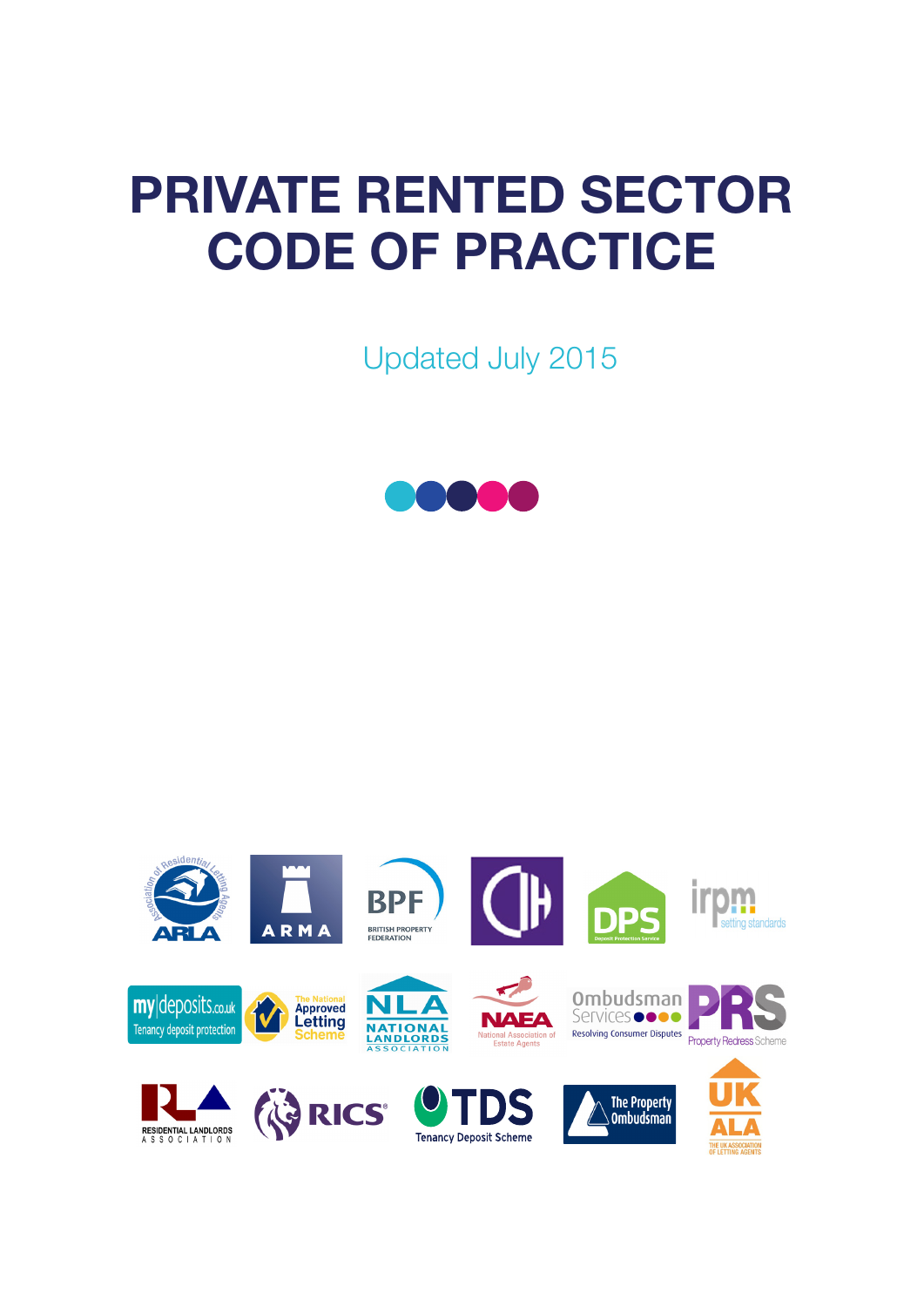## Private rented sector code of practice

Updated July 2015

This code of practice, originally published in September 2014, has been revised to reflect more recent changes in legislation.

Published by the Royal Institution of Chartered Surveyors (RICS) Parliament Square London SW1P 3AD UK www.rics.org

No responsibility for loss or damage caused to any person acting or refraining from action as a result of the material included in this publication can be accepted by the authors or RICS.

ISBN 978 1 78321 063 3

© Royal Institution of Chartered Surveyors (RICS) July 2014. Copyright in all or part of this publication rests with RICS. No part of this work may be reproduced or used in any form or by any means including graphic, electronic, or mechanical, including photocopying, recording, taping or web distribution, without the written permission of RICS or in line with the rules of an existing licence.

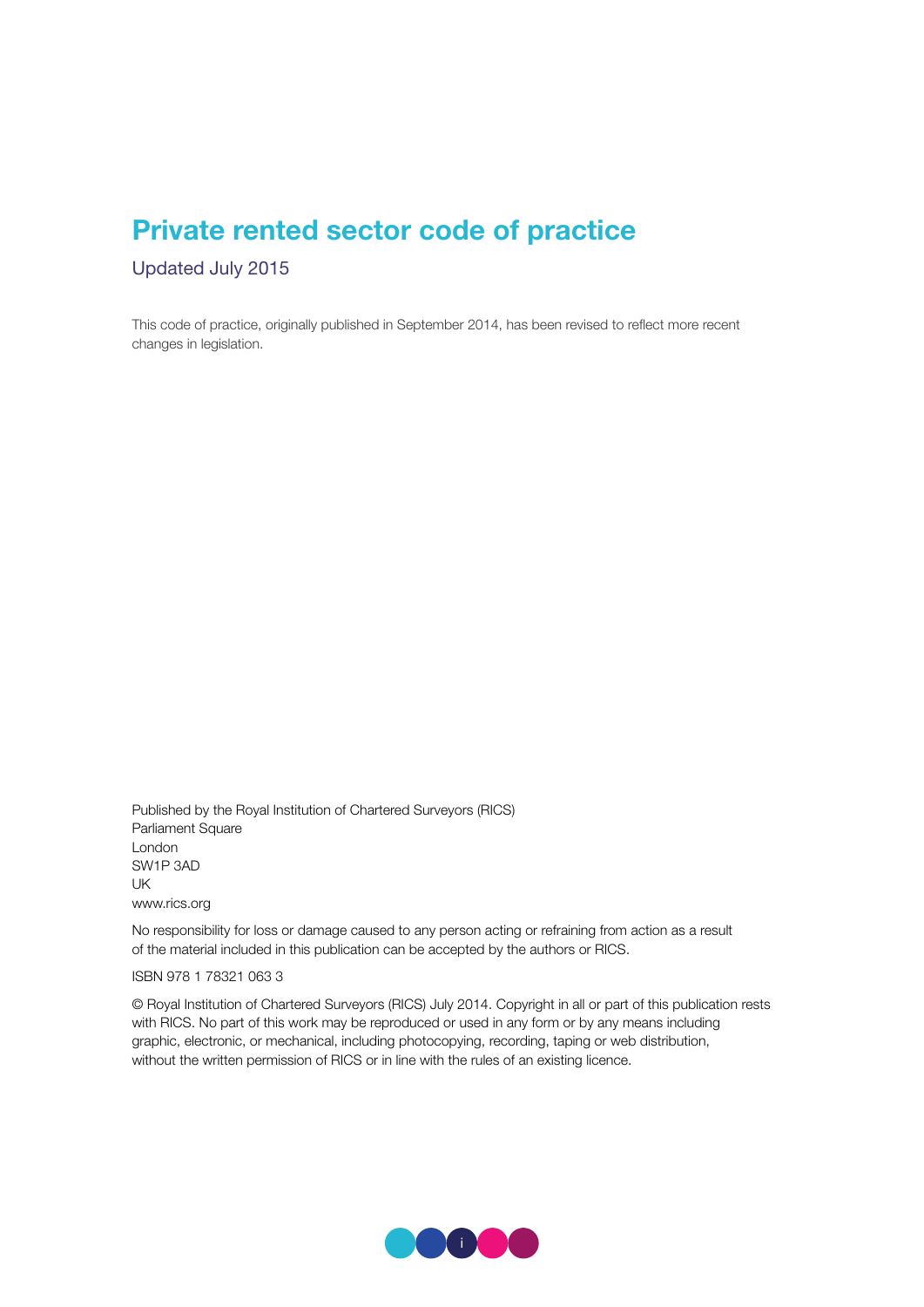## Acknowledgments

Lead author:

Christina Hirst

#### Working group:

Mike Basquill Andrew Bulmer Michela Hancock Tracey Hartley Ruth Hayes Geeta Nanda Theresa Wallace

#### Industry group:

Association of Residential Letting Agents Association of Residential Managing Agents British Property Federation Chartered Institute of Housing Institute of Residential Property Management National Approved Letting Scheme National Landlords Association National Association of Estate Agents Residential Landlords Association Royal Institution of Chartered Surveyors The UK Association of Letting Agents

Ombudsman Services: Property Property Redress Scheme The Property Ombudsman

Deposit Protection Service My Deposits Tenancy Deposit Scheme

With thanks to the Department for Communities and Local Government and those who contributed to the wider stakeholder consultation.

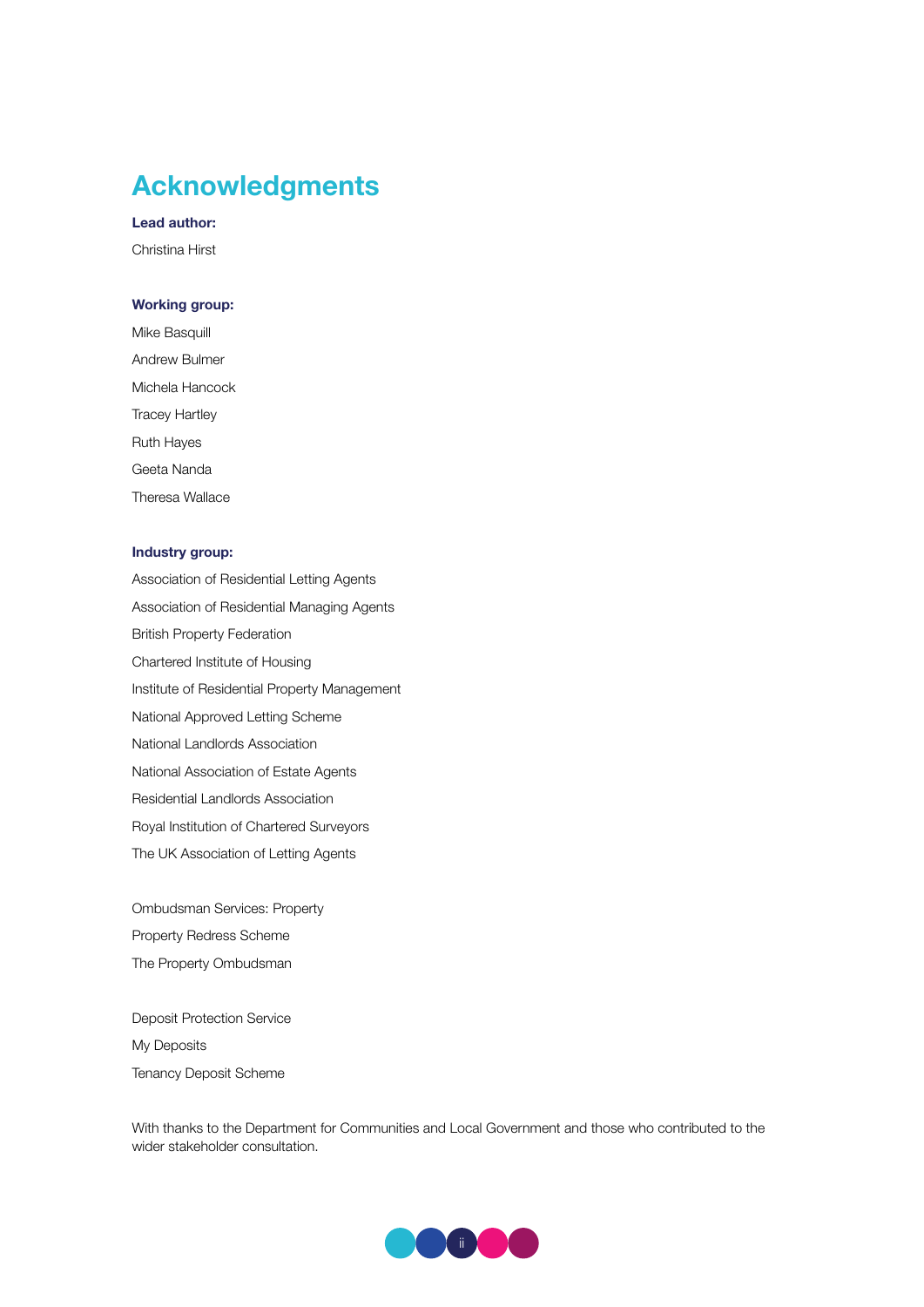## **Contents**

|                | 1.1              |                                                                       |  |  |  |
|----------------|------------------|-----------------------------------------------------------------------|--|--|--|
|                | 1.2 <sub>1</sub> |                                                                       |  |  |  |
| $\overline{2}$ |                  |                                                                       |  |  |  |
|                | 2.1              |                                                                       |  |  |  |
|                | $2.2^{\circ}$    |                                                                       |  |  |  |
| 3              |                  |                                                                       |  |  |  |
|                | 3.1              |                                                                       |  |  |  |
|                | 3.2              |                                                                       |  |  |  |
|                | 3.3              |                                                                       |  |  |  |
|                | 3.4              |                                                                       |  |  |  |
|                | 3.5              |                                                                       |  |  |  |
|                | 3.6              |                                                                       |  |  |  |
|                | 3.7              |                                                                       |  |  |  |
|                | 3.8              |                                                                       |  |  |  |
|                | 3.9              |                                                                       |  |  |  |
| 4              |                  |                                                                       |  |  |  |
|                | 4.1              |                                                                       |  |  |  |
|                | 4.2              |                                                                       |  |  |  |
|                | 4.3              |                                                                       |  |  |  |
| 5              |                  |                                                                       |  |  |  |
|                |                  |                                                                       |  |  |  |
|                | 5.2              |                                                                       |  |  |  |
| 6              |                  |                                                                       |  |  |  |
| 7              |                  | Additional responsibilities for the management of multi-let buildings |  |  |  |
|                |                  |                                                                       |  |  |  |
|                | 7.1              |                                                                       |  |  |  |
|                | 7.2              |                                                                       |  |  |  |
|                | 7.3              |                                                                       |  |  |  |
|                | 7.4              |                                                                       |  |  |  |
|                | 7.5              |                                                                       |  |  |  |

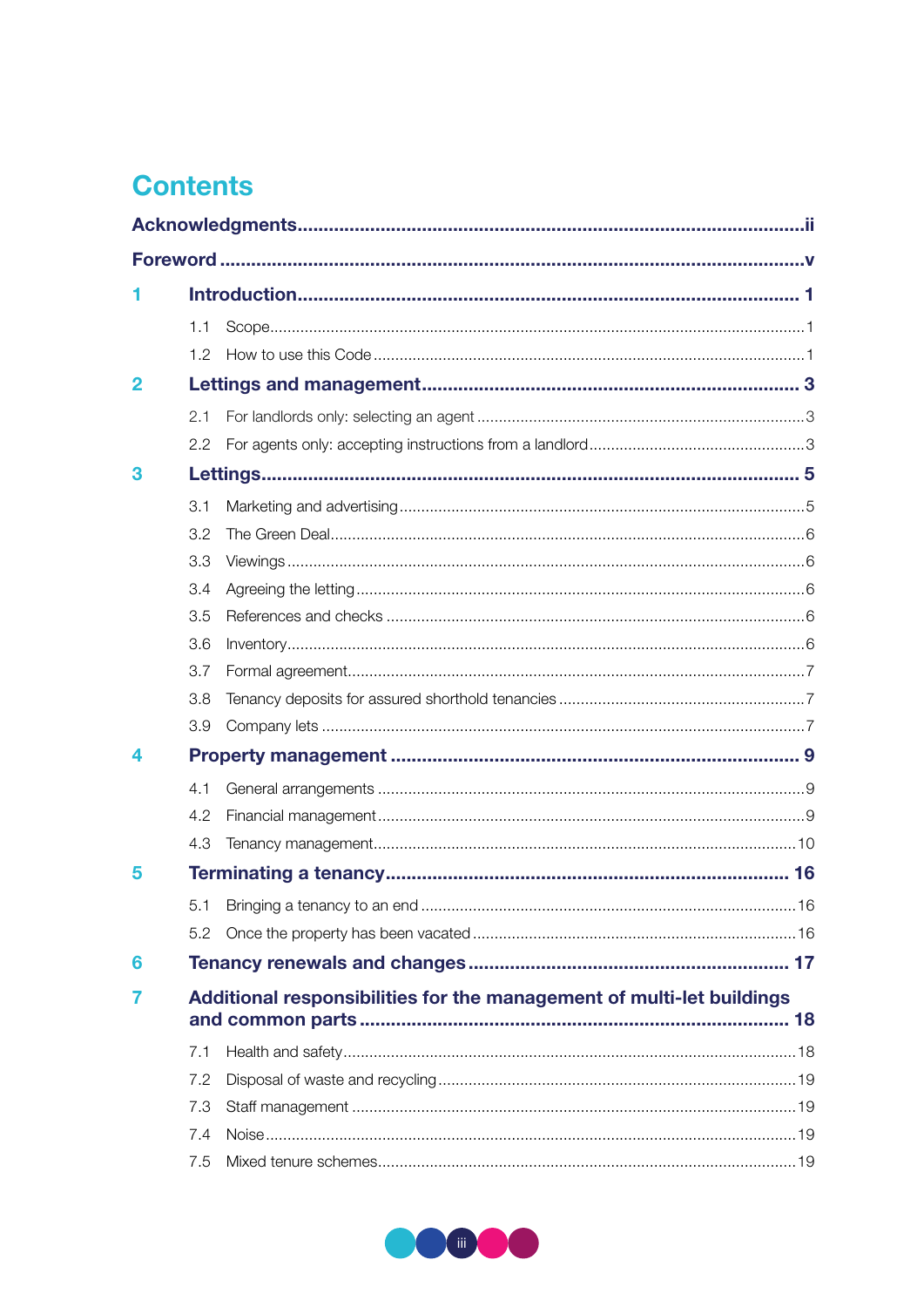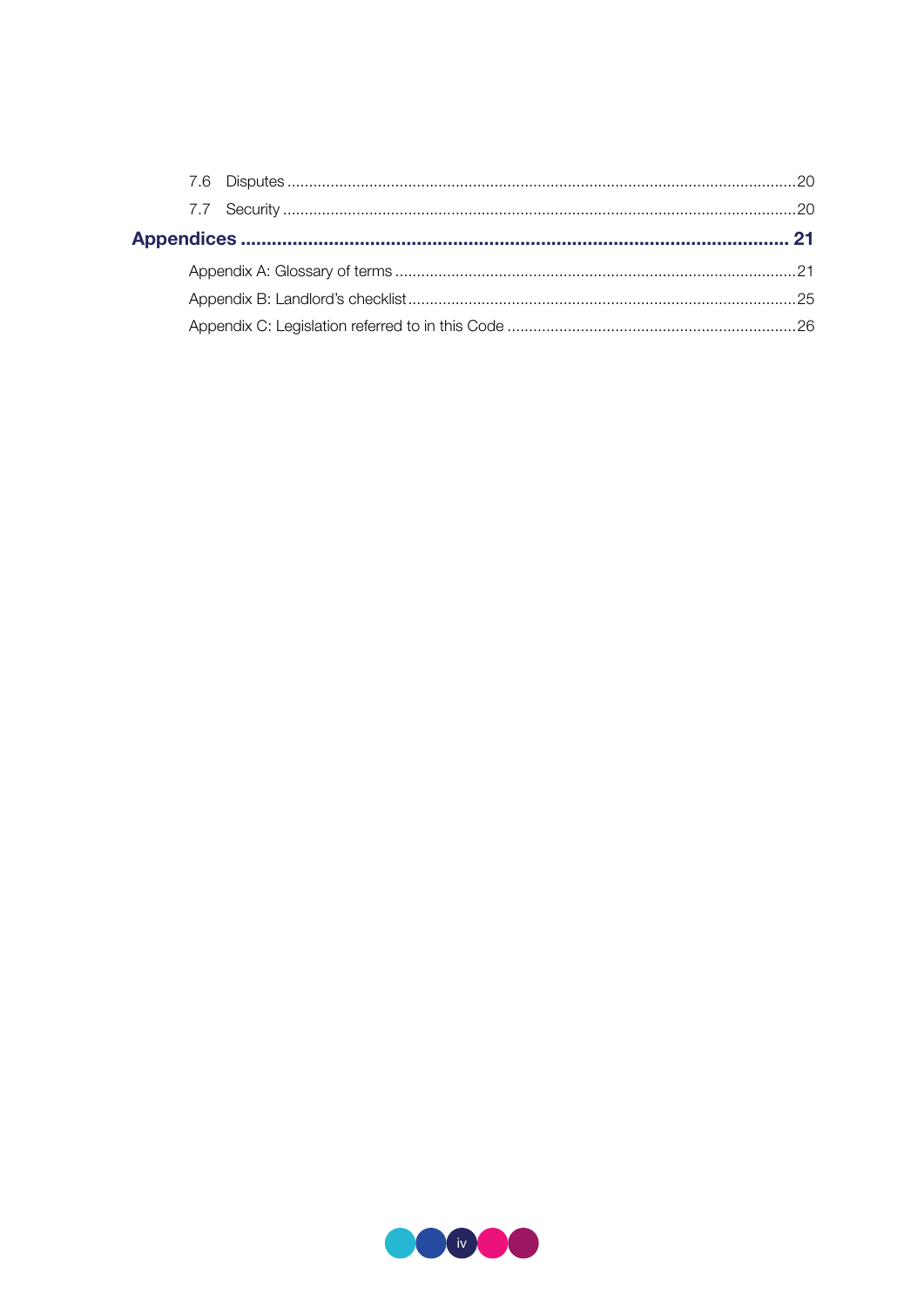## Foreword

We are committed to building a bigger and better private rented sector. The private rented sector provides valuable flexibility within the housing market, with increasing numbers of tenants choosing to rent as a matter of choice. We want to support it and see it grow.

A key part of this is our commitment to minimising excessive regulation of the sector, which would force up rents and reduce choice for tenants. We have put in place measures to create greater choice, professional services and higher quality properties for tenants. That is why we are financing the construction of up to 10,000 new homes specifically for private rent through our £1 billion Build to Rent Fund, while our Private Rented Sector Housing Debt Guarantee Scheme will support up to £3.5 billion of investment in private rented projects, plus a potential share of £3 billion held in reserve.

We know that the majority of tenants are satisfied with the performance of their landlords and that the majority of landlords and letting agents provide a good service. However, the small minority of rogues or criminals who exploit tenants drag the reputation of the sector down. We are cracking down on these landlords using a range of tools from legislation, funding and other support to local government.

It is important that tenants and landlords are able to choose letting agents who do operate to best practice. That's why, in October 2013, we asked the Royal Institution of Chartered Surveyors to work with other leading sector organisations to develop a Code of Practice.

I am delighted that the leading organisations representing landlords, letting agents and property managers have come together to create this comprehensive Code that may be used by anyone involved in the letting and management of private rented property.

Where this Code is particularly valuable is that it not only explains what is legally required, but provides a model for best practice. Members of any organisations which have signed up to this Code agree to abide by its contents, giving tenants assurance of a good service, driving up standards in the sector.

I am delighted, therefore, to introduce this Code of Practice. I truly believe it will lead to an even better and more professional private rented sector in England.



Brandon Lewis, Minister of State for Housing and Planning

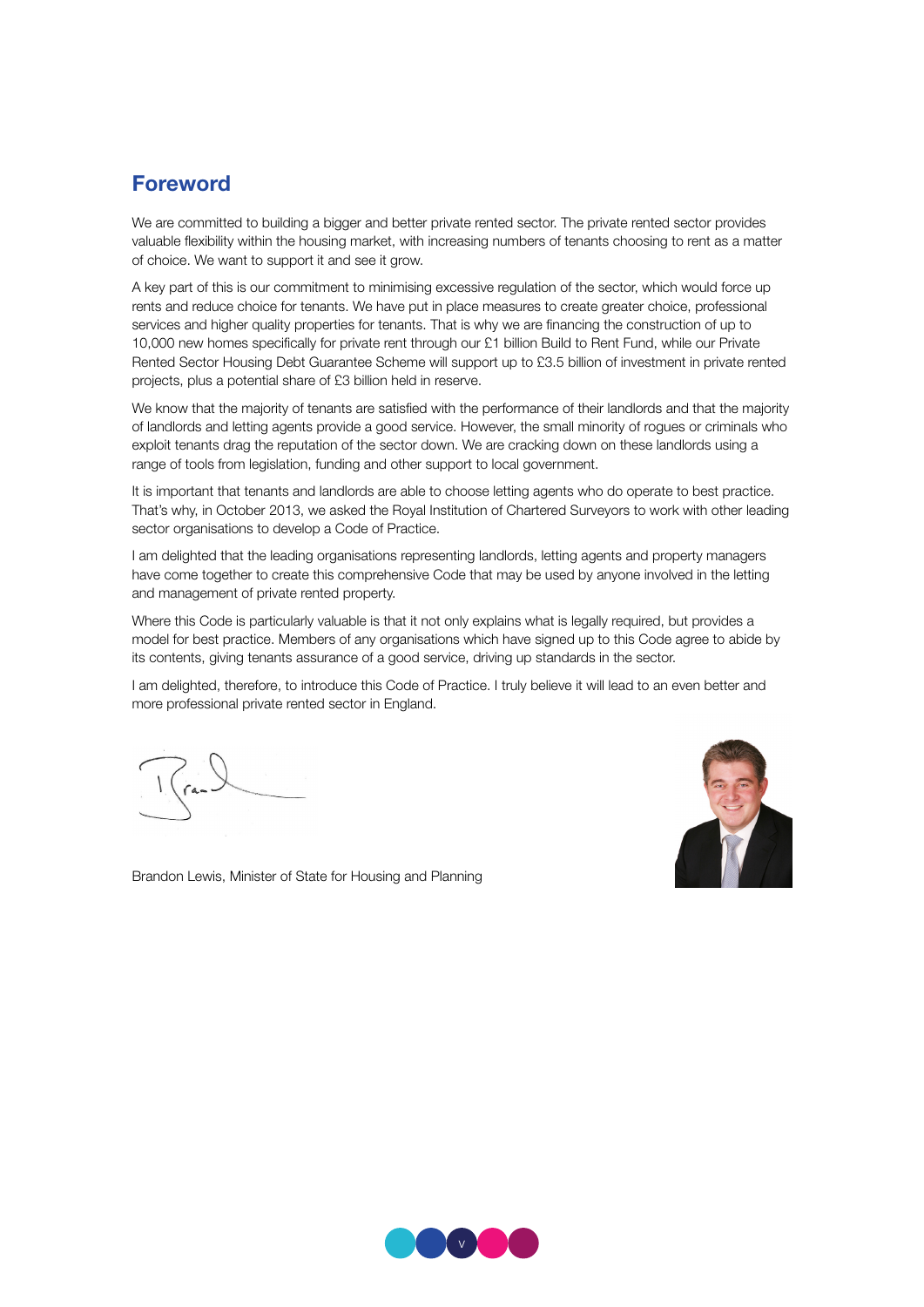## 1 Introduction

## 1.1 Scope

This Code is intended to promote best practice in the letting and management of *private rented sector* housing in England. The aim of the Code is to ensure:

- Good-quality homes for rent.
- Consistent and high standards of management.
- Choice for the *consumer*.

The Code is intended for use by landlords and lettings and management agents in the private rented sector (PRS).

Whether you are a landlord or an *agent*, if you are responsible for the letting and management of homes you have a minimum duty to achieve basic compliance required by law. However, landlords and agents should aspire to a standard above minimum legal requirements and in line with industry best practice as set out in this Code. If you are unsure of what you should do or what is required of you, seek professional advice. Ignorance or inexperience is not an acceptable defence for poor practice.

A useful checklist has been provided for inexperienced landlords at the back of this Code of Practice – see Appendix B.

## 1.2 How to use this Code

Terms shown in italics are defined in a glossary at the end of the Code.

Landlords are responsible for ensuring that they comply with the law when letting and managing *residential property*. When a landlord engages an agent, the tasks and responsibilities of letting and managing property will be allocated between them. It is for the landlord and the agent to decide and to understand who is responsible for which tasks and responsibilities.

This Code uses the words '*you*' and '*responsible person*' to refer to whoever is responsible for a particular task or responsibility. Where items in the Code are aimed *only* at agents *or* landlords, this is indicated where required.

In the Code:

- The word '*must*' indicates a legal requirement.
- The word '*should*' indicates best practice. Where you should do something and have not, you ought to be able to justify reasons for not doing it.

Where procedures are recommended for specific tasks, these are intended to represent 'best practice'; that is, procedures that, in the opinion of the property management industry, meet a high standard of competence.

When an allegation of professional negligence or a breach of obligation is made against a responsible person, a court or tribunal is likely to take account of the contents of the Code in deciding whether or not you have acted with reasonable competence.

The principles on which this Code is based are:

- 1 To comply with all laws relating to the letting and management of residential private rented sector property.
- 2 To meet all other legal requirements and relevant codes of practice.
- 3 To let and manage properties in an honest, fair, transparent and professional manner.
- 4 To manage properties with due skill, care and diligence, and ensure that, where staff are employed, they have the skills and training needed to carry out their tasks.
- 5 To do their best to avoid conflicts of interest and, where they do arise, to deal with them openly, fairly and promptly.

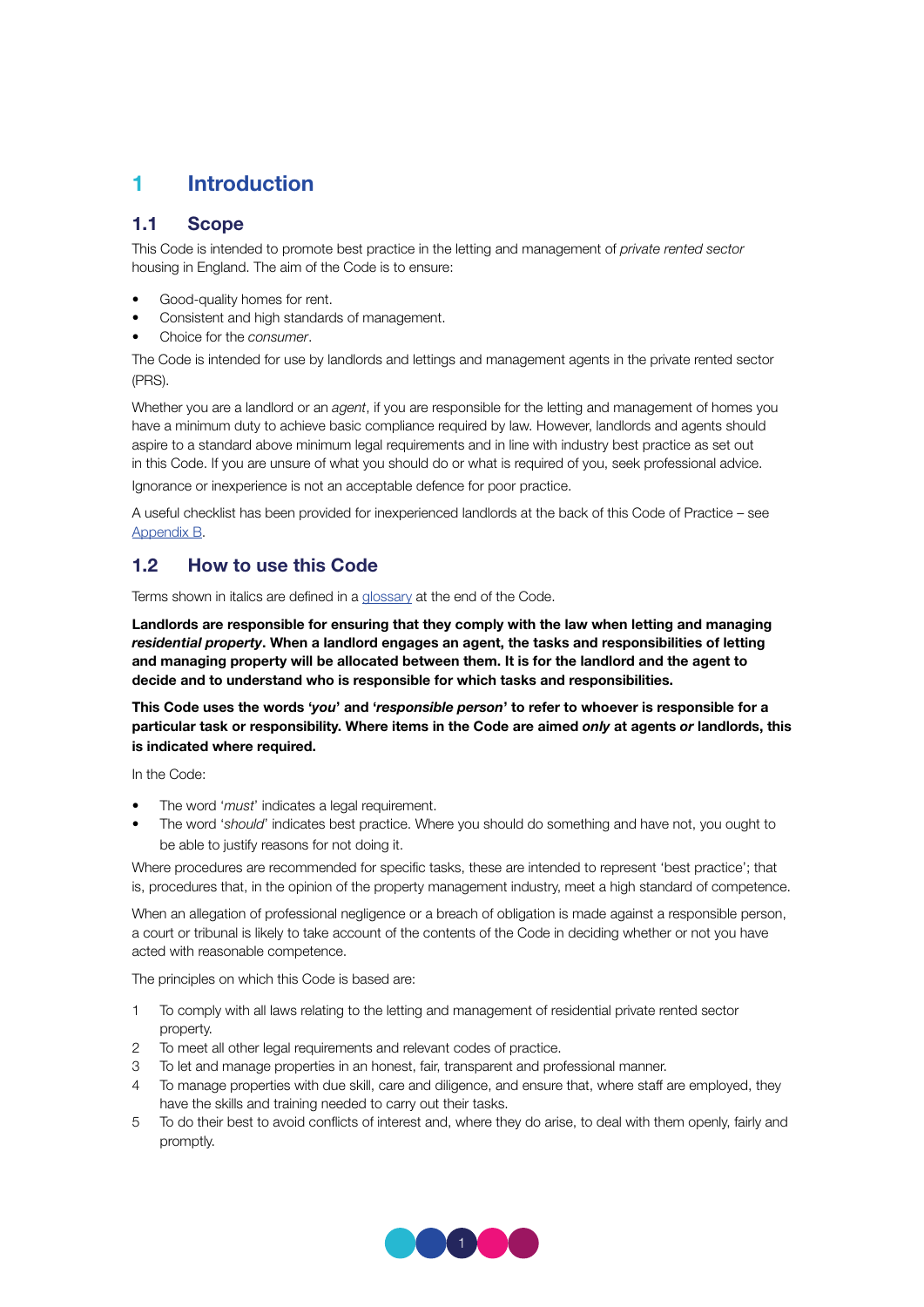- 6 You must not discriminate on the basis of age, gender, race, language, sexuality or any other factor that might place an individual at a disadvantage.
- 7 To ensure that all communications and dealings with *clients* and tenants are fair, clear, timely and transparent.
- 8 To ensure that all relevant information is provided to clients and tenants, including publicising fees, prior to them committing to a *transactional decision*.
- 9 To ensure that all advertising and marketing material is accurate and not misleading.
- 10 To take steps to look after *client money* and to hold this separately from other funds.
- 11 To behave ethically and responsibly at all times.

The Code contains some principles aimed specifically at letting and management agents, as follows:

- To ensure that landlords and tenants are given details of complaints-handling procedures and the redress scheme to which the agent belongs.
- To ensure client money is covered by client money protection.

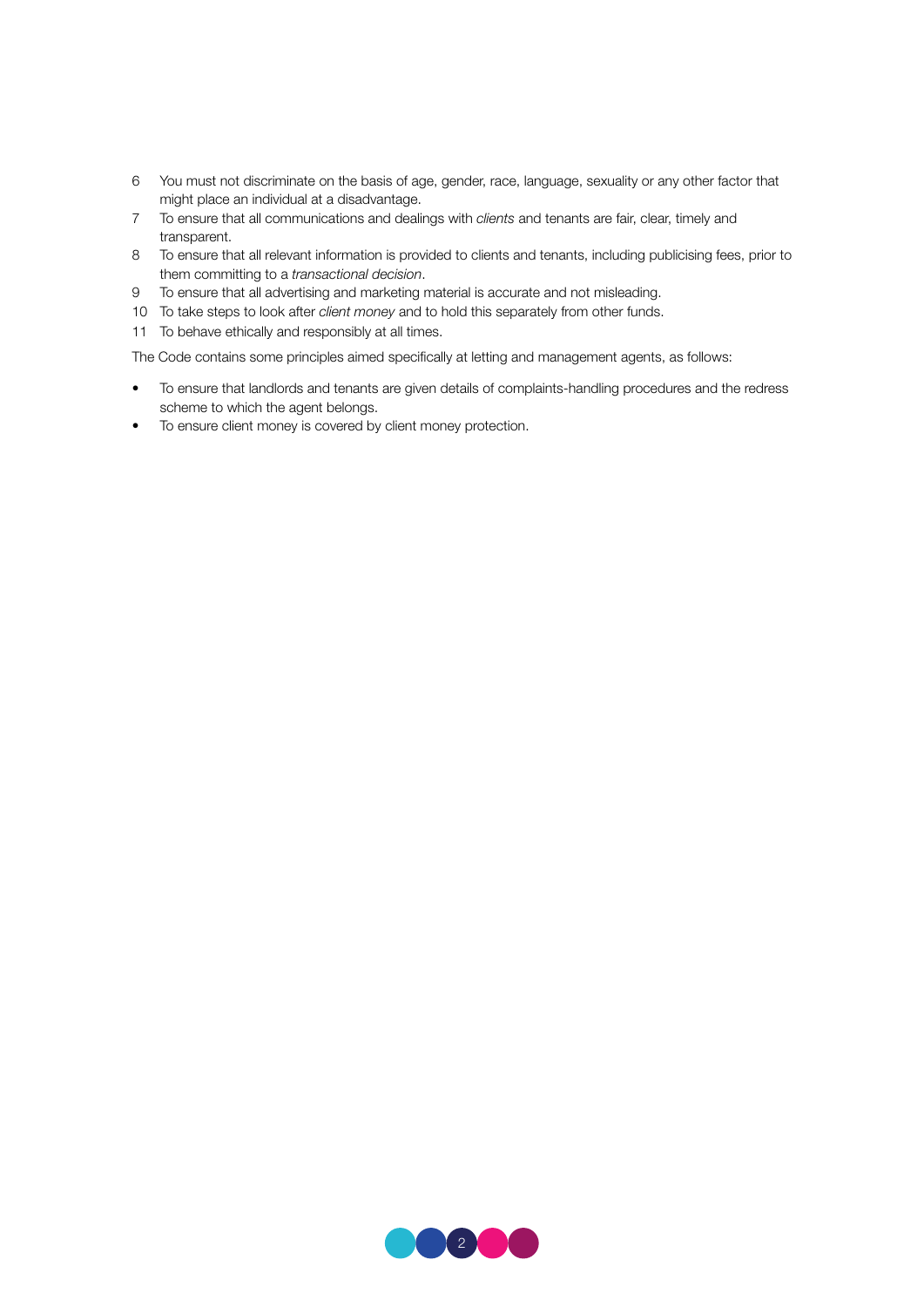## 2 Lettings and management

## 2.1 For landlords only: selecting an agent

Landlords should only engage agents who:

- are members of an accredited body
- are members of an independent redress scheme
- protect client money by way of a *clients' money protection scheme*; and
- have appropriate insurance such as public liability and professional indemnity insurance.

## 2.2 For agents only: accepting instructions from a landlord

#### 2.2.1 Conflict of interest

Before confirming instructions, agents and contractors must check that they will not have any *conflict of interest*. If they do, they must declare it and get written permission from the landlord that they can continue to act.

If the landlord gives permission then, at the earliest practical opportunity, and definitely before negotiations begin, the agent or contractor must give details of the conflict of interest, *in writing*, to the prospective tenant.

#### 2.2.2 Giving correct advice

An agent must provide truthful, accurate and unbiased advice to a landlord.

Where an agent advises a landlord about a letting a realistic rental assessment must be made, reflecting current market conditions. It should be supported by comparable market evidence, if available.

#### 2.2.3 *Consumer Protection from Unfair Trading Regulations* 2008

When offering services to a landlord:

- An agent must comply with the:
	- *Consumer Protection from Unfair Trading Regulations* 2008 (CPRs)
	- *Business Protection from Misleading Marketing Regulations* 2008 (BPRs)
	- *Unfair Terms in Consumer Contracts Regulations* 1999 (UTCCRs)
	- *Supply of Goods and Services Act* 1982 (SGSA); and
	- *Unfair Contract Terms Act* 1977 (UCTA).
- An agent must not engage in any unfair commercial practice by saying, doing or omitting to do something which causes, or is likely to cause, the *average consumer* to take a different transactional decision.
- An agent should refer to the Competition and Markets Authority's Guidance for lettings professionals on consumer protection law for further information and guidance on the regulations.

#### 2.2.4 Confirming identity

Agents should make every reasonable effort to confirm a landlord's identity before accepting instructions.

If the landlord operates as a business, the agent should identify and confirm who within the business has the authority to act on its behalf.

#### 2.2.5 Agreeing the scope of work

The agent should agree the scope of work and then issue terms of engagement, which should detail the duties the landlord expects the agent to perform.

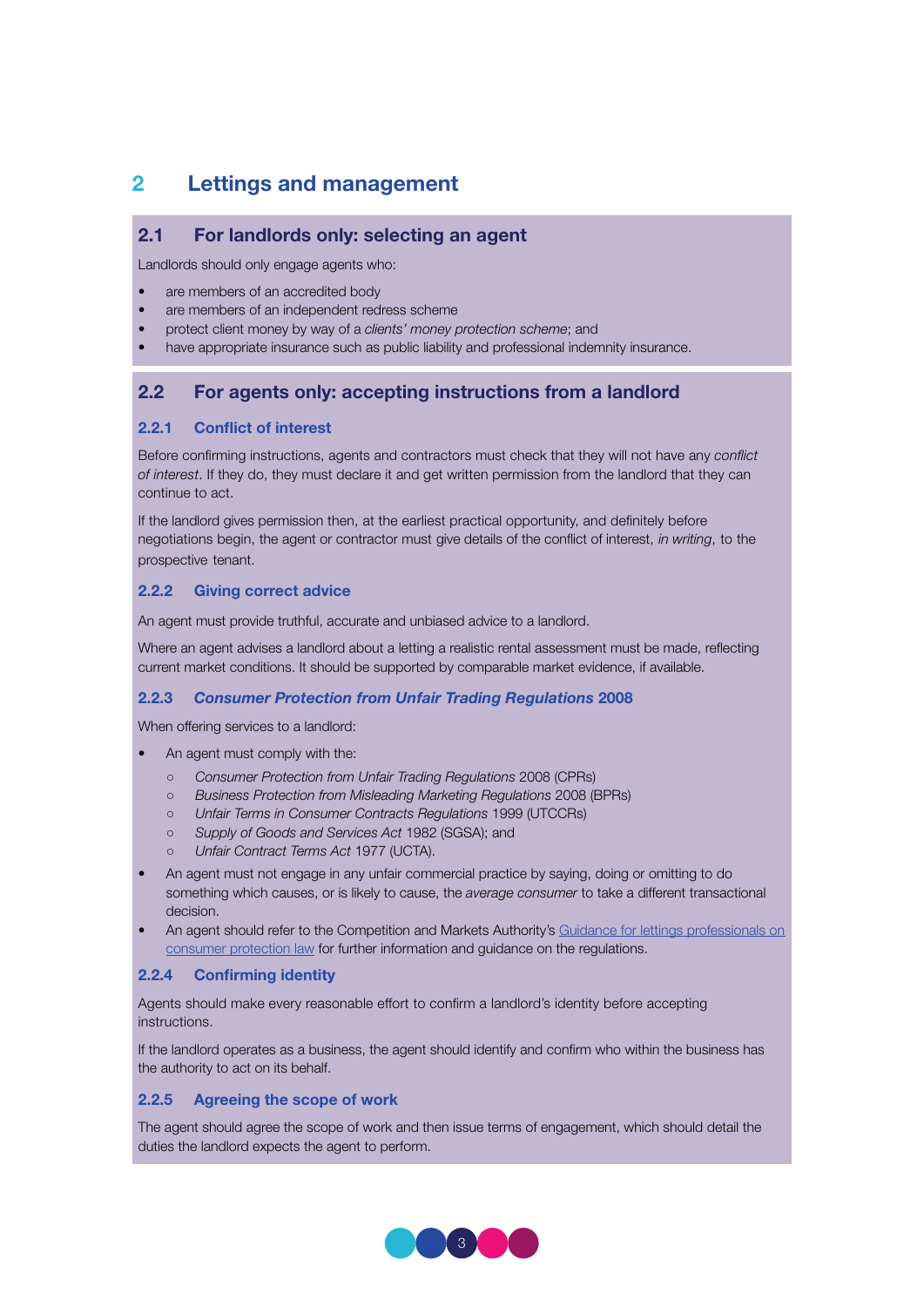#### 2.2.6 Terms of engagement

Agents must give landlords written confirmation of their instructions to manage a property on their behalf. This must include details of:

- fees and expenses
- business terms
- the duration of their instructions; and
- the extent of the agent's financial authority to authorise expenditure such as essential repairs/maintenance.

The agent must give these details to the landlord before the landlord is committed or has any liability towards them. The landlord should be given sufficient time to read and understand the agreement before signing.

Terms of engagement must clearly state the scope of the work the agent will carry out and any additional responsibilities. The terms must be fair and must be written in plain and intelligible language.

The terms of engagement should state that a copy of the agent's complaints-handling procedure is available on request, together with details of the redress scheme to which the agent belongs.

If a landlord signs a contract:

- with the agent present at their home; or
- at another location away from the agent's premises; or
- by post or online; or
- without having met the agent

the landlord must be given a right to cancel that contract within 14 calendar days from the date of signing. If the landlord requires the contract to start before the end of this cancellation period the agent must obtain confirmation of this in writing.

Both parties should sign and date the terms of engagement. Any subsequent changes to terms of engagement must be confirmed in writing and signed by both parties.

#### 2.2.7 Fees, charges and taxes

Agents must provide clearly defined details of their fees and expenses which may become payable. All fees, charges and penalties applicable to both landlords and tenants need to be displayed inclusive of VAT. This is in accordance with the Advertising Standards Authority, the *Consumer Rights Act* 2015 and *Consumer Protection from Unfair Trading Regulations* 2008 requirements. Agents must prominently display these on their website and at each office where they deal face-to-face with those using or proposing to use their services. They must also state whether or not they are a member of a client money protection scheme and which redress scheme they belong to.

If the agent does not know the exact amount at the time, they should give details of how it will be calculated. This should include any renewal commission and the method of calculation, making clear that this will only arise where the agent is instructed to renew the tenancy or the landlord has specifically agreed to the agent's entitlement. The intention of the legislation is that both tenants and landlords are able to understand what a service or cost is for and why it is being imposed.

Agents should state all fees inclusive of tax, a legal requirement where the landlord is not a business.

Agents must include any contractual right to interest on late payment in the terms of engagement. The terms of engagement should set out which party retains any interest accruing from client money held.

#### 2.2.8 Using subagents

Agents who want to appoint a subagent must first obtain the landlord's authorisation. Appointing a subagent without authorisation may be considered a breach of duty unless it is contained within the agent's terms of engagement.

#### 2.2.9 Commissioning other documentation

You must follow legislative requirements about documentation to be provided at the point of marketing, during the marketing process or on completion. This must include an Energy Performance Certificate (EPC) and, where gas is provided at the property, a current Gas Safety certificate.

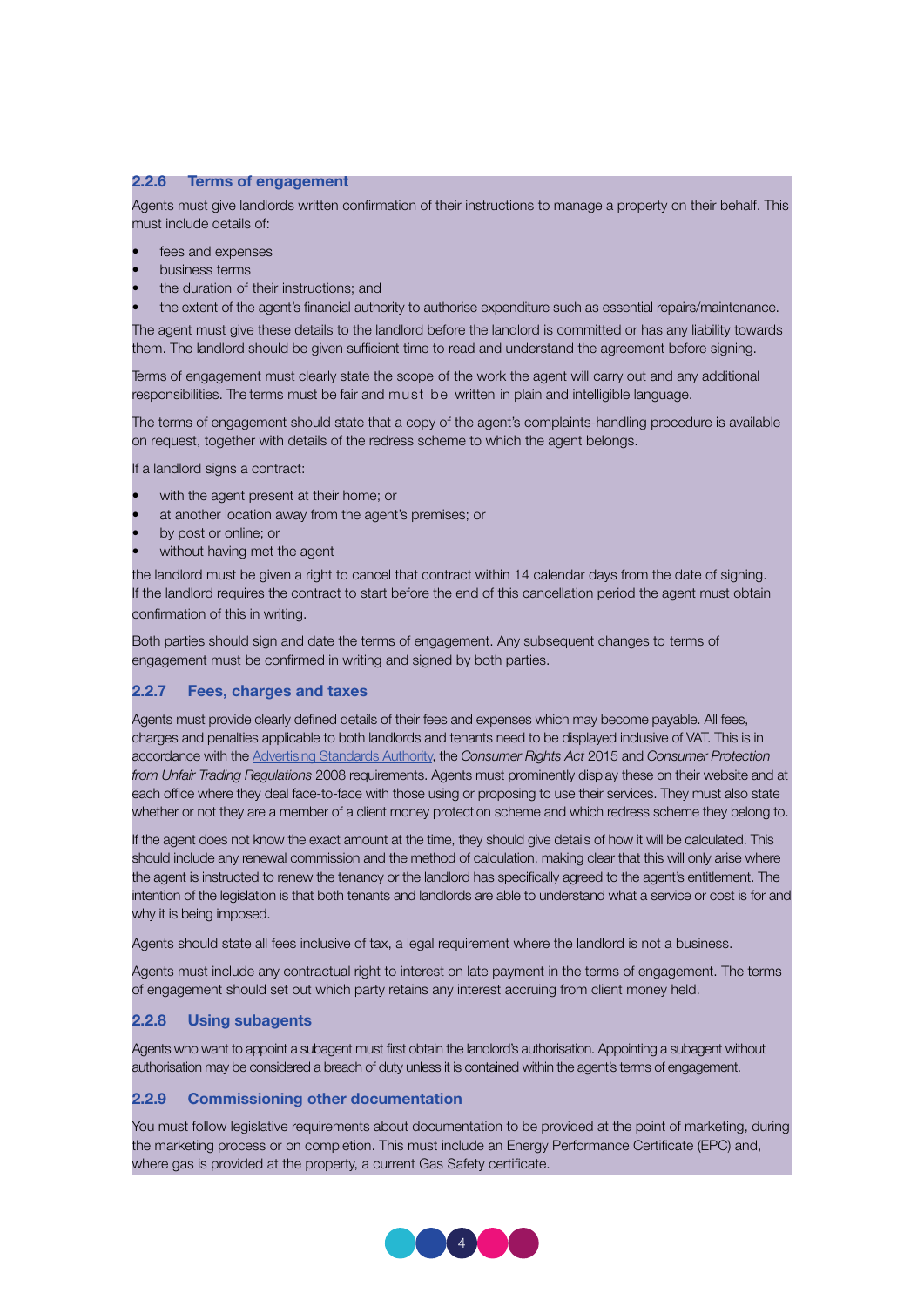## 3 Lettings

As described in section 2.2.5, landlords who use an agent will have agreed the scope of work that the agent will provide. If the landlord has not instructed an agent to carry out the following tasks then the landlord is responsible.

## 3.1 Marketing and advertising

You must always act in good faith, with the standard of care and skill that is in accordance with honest market practice.

Before letting, you must obtain any consent needed – for example, joint owner, lender, insurance company, *superior landlord*, freeholder and local authority. You must also comply with the obligations and requirements of the various safety legislation, standards and regulations that apply to rented property.

If the owner of a leasehold property wishes to let, they must consider the terms of that property's lease to the immediate landlord and any covenants or other obligations that will need to be included in the tenancy agreement. You must draw these to the attention of potential tenants at the earliest appropriate opportunity.

You must not exert undue pressure on any potential tenant.

You must comply with the *Consumer Protection from Unfair Trading Regulations* 2008 and the *Consumer Rights Act* 2015.

You should treat all tenants, prospective tenants, landlords and prospective landlords as consumers for the purposes of the regulations, unless they are clearly not, such as in the case of a limited company landlord or tenant.

You should refer to the Competition and Markets Authority's Guidance for lettings professionals on consumer protection law for further information and guidance.

You must take reasonable steps to ensure that all statements made about a property, whether oral, pictorial or written, are correct and are not misleading. The information must be provided in a clear and timely manner and must not omit or hide *material information*.

You must not engage in any unfair commercial practice by saying, doing or omitting to do something which causes, or is likely to cause, the *average consumer* to take a different transactional decision.

You must not engage in any of the 31 specific practices that the *Consumer Protection from Unfair Trading Regulations* 2008 ban outright (see Regulation 3 and Schedule 1 of the Regulations).

Advertisements must comply with the Committees of Advertising Practice (CAP)'s UK Code of non-broadcast advertising, sales promotion and direct marketing.

You must ensure that the property particulars and any advertisements include the alphabetical Standard Assessment Procedure (SAP) rating from the EPC.

You should explain all the possible tenancy options to the prospective landlord and tenant, including any potential for longer term lets. You should also explain that longer agreements may include rent review clauses to allow for changes in rent during longer fixed-term tenancies. If the agreement is for a fixed term of three years or more, the agreement must be executed as a deed. If you know that the property is only available in the short term, you should advise prospective tenants of this at the earliest opportunity, preferably before viewing.

'To let' boards must comply with planning requirements.

#### For agents only

If asked to let a leasehold property, the agent must ask the *leaseholder* for full details of all covenants or obligations that may apply to the tenant and which must be incorporated in any tenancy agreement.

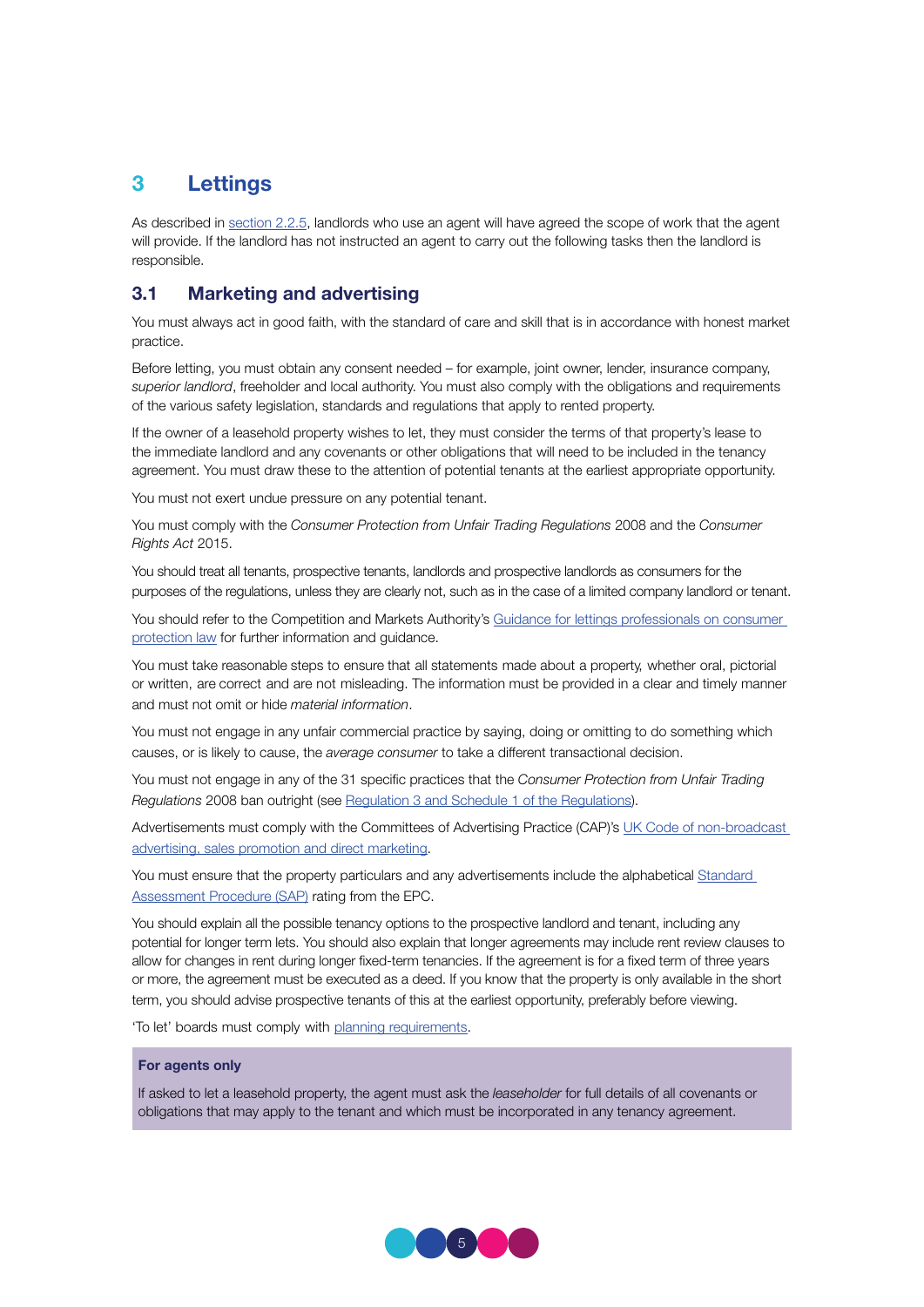## 3.2 The Green Deal

You must disclose the existence of a *Green Deal* charge to a potential tenant at the earliest appropriate opportunity using the prescribed wording in the Statutory Instrument. You must obtain confirmation in writing from the tenant that they understand they will be:

- liable to pay the Green Deal plan and instalments; and
- bound by the terms of the Green Deal Plan.

## 3.3 Viewings

You must advise tenants of all material information and ensure that there are no misleading omissions from the information provided. This includes responses to questions from potential tenants.

When arranging for a potential tenant to view an already tenanted property, you must ensure that the existing tenant is given appropriate and reasonable notice (24 hours recommended) of the appointment and in accordance with any provisions within the tenancy agreement, unless other arrangements have been made with the agreement of the tenant.

When accompanying a potential tenant on a viewing, you should take appropriate steps to ensure the personal safety of all involved.

## 3.4 Agreeing the letting

You should ensure you understand the requirements of potential tenants and the flexibility on tenancy length offered by the *assured shorthold tenancy* to meet these requirements. Consideration should be given to the granting of longer tenancy agreements where this is appropriate for both parties.

You should provide tenants with a copy of How to rent – the checklist for renting in England.

When negotiations are concluded, you should send written confirmation to the potential tenant setting out:

- the tenancy terms
- the costs that the tenant will be responsible for
- the deposit
- any holding deposit, clearly stating the basis of such a deposit and all associated terms and conditions
- the total sum required on signing
- any guarantor requirements, if applicable
- the methods of payment that could apply; and
- the procedure to follow when the tenant comes to sign the tenancy agreement.

## 3.5 References and checks

You must obtain the prospective tenant's consent before seeking a reference or carrying out a credit check.

You should take references that are in accordance with the individual circumstances of the tenant and should take care in validating their authenticity. You should keep a record of the steps you take to do this. You should ensure that you understand any additional requirements around obtaining a reference for a tenant in a selective licensing area.

You must make reasonable endeavours to check the lawful immigration status of any potential tenant or other persons living at the property where required to do so by law (*Immigration Act* 2014).

## 3.6 Inventory

Prior to the commencement of the tenancy, an appropriate inventory should be prepared. The principle items to be included in the inventory must be made clear to the potential tenant at the earliest convenient opportunity.

You can find further guidance about inventories in A guide to best practice for inventory providers published jointly by RICS, APIP, ARLA, Asset Skills and NAEA.

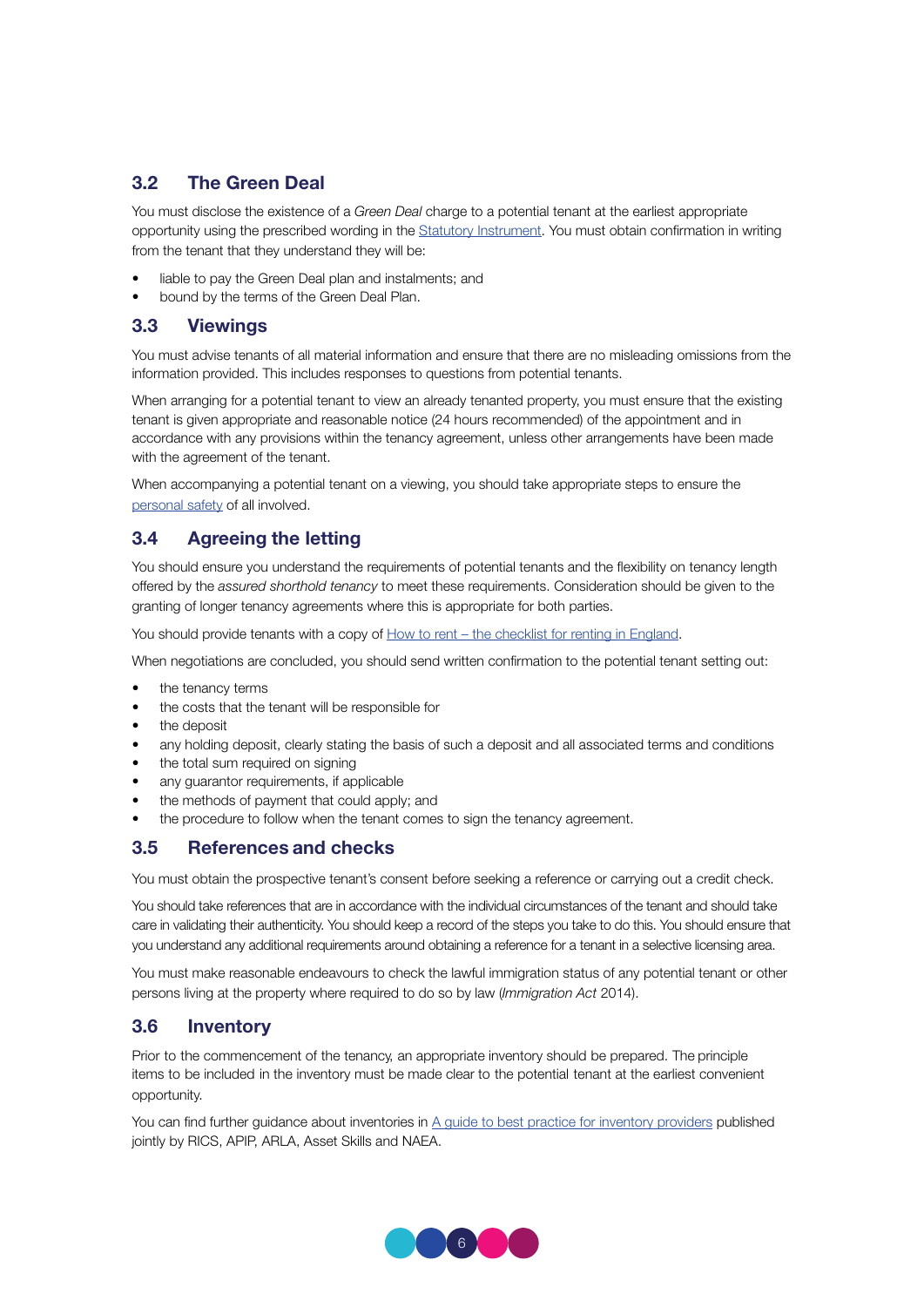## 3.7 Formal agreement

The tenancy agreement should be written in plain, intelligible language. You must give a prospective tenant enough time to read and understand the agreement before signing. You must give the tenant the opportunity to raise queries to clarify the rights and obligations of the tenancy agreement.

An appropriate payment method for the rent should be agreed with the tenant.

The tenancy agreement must be signed by the landlord or their representative. The counterpart tenancy agreement must be signed and dated by all of the tenants in order to come into effect. The tenant should be given the signed tenancy agreement. The landlord should retain the counterpart agreement.

Where letting to joint tenants, you should ensure that all tenants sign the tenancy agreement wherever possible. If this is not practical, someone else can sign on their behalf so long as they are duly authorised to do so and you have clear evidence of this authority.

Any guarantors must sign a written deed of guarantee that clearly states their obligations.

You should ensure the inventory is signed by or on behalf of the parties and dated.

You should provide the tenant with at least one complete set of keys that is recorded in the inventory.

You should consider identifying a lead tenant to whom key correspondence and enquiries are directed and who arranges rent payments. However, some legal documents need to be served on all tenants.

## 3.8 Tenancy deposits for assured shorthold tenancies

Tenancy deposits for assured shorthold tenancies must be protected in a Government-authorised scheme within the statutory timescale and otherwise in accordance with the relevant scheme rules.

You should consider the amount of a deposit based on what is fair in relation to the potential liability the tenant has in relation to the property.

The tenancy agreement must make provision for the holding of any deposit, specifying:

- how the deposit is to be held; and
- who keeps any interest earned on it.

The tenancy agreement must also state why the deposit is being held and the circumstances in which it is to be released, in whole or in part.

The tenancy agreement should also state which tenancy deposit protection scheme the deposit is held under.

You must make *prescribed information* regarding the tenancy deposit protection scheme available to the tenant(s) within the statutory timescale of receiving the deposit. See www.gov.uk for further information. The tenant(s) must be given an opportunity to check and sign the prescribed information.

Where a deposit is held by an agent, this should be held as a '*stakeholder*' on behalf of both parties. These matters should be made clear to the prospective tenant before the deposit is paid and the tenancy agreement is signed.

Where a deposit is held by an agent, deposit money must be dealt with in the same way as other client money (see section 4.21). The letting commission or other charges owed by the landlord to an agent must not be taken from the deposit.

The deposit must be released only in compliance with the terms under which it was originally held.

## 3.9 Company lets

Where residential properties are let to a company rather than an individual, the company is responsible for all of the tenant's obligations under the terms of the tenancy agreement in the same way an individual tenant would be. Company tenants are not treated as consumers under the relevant legislation. Agreements will not be an assured shorthold tenancy.

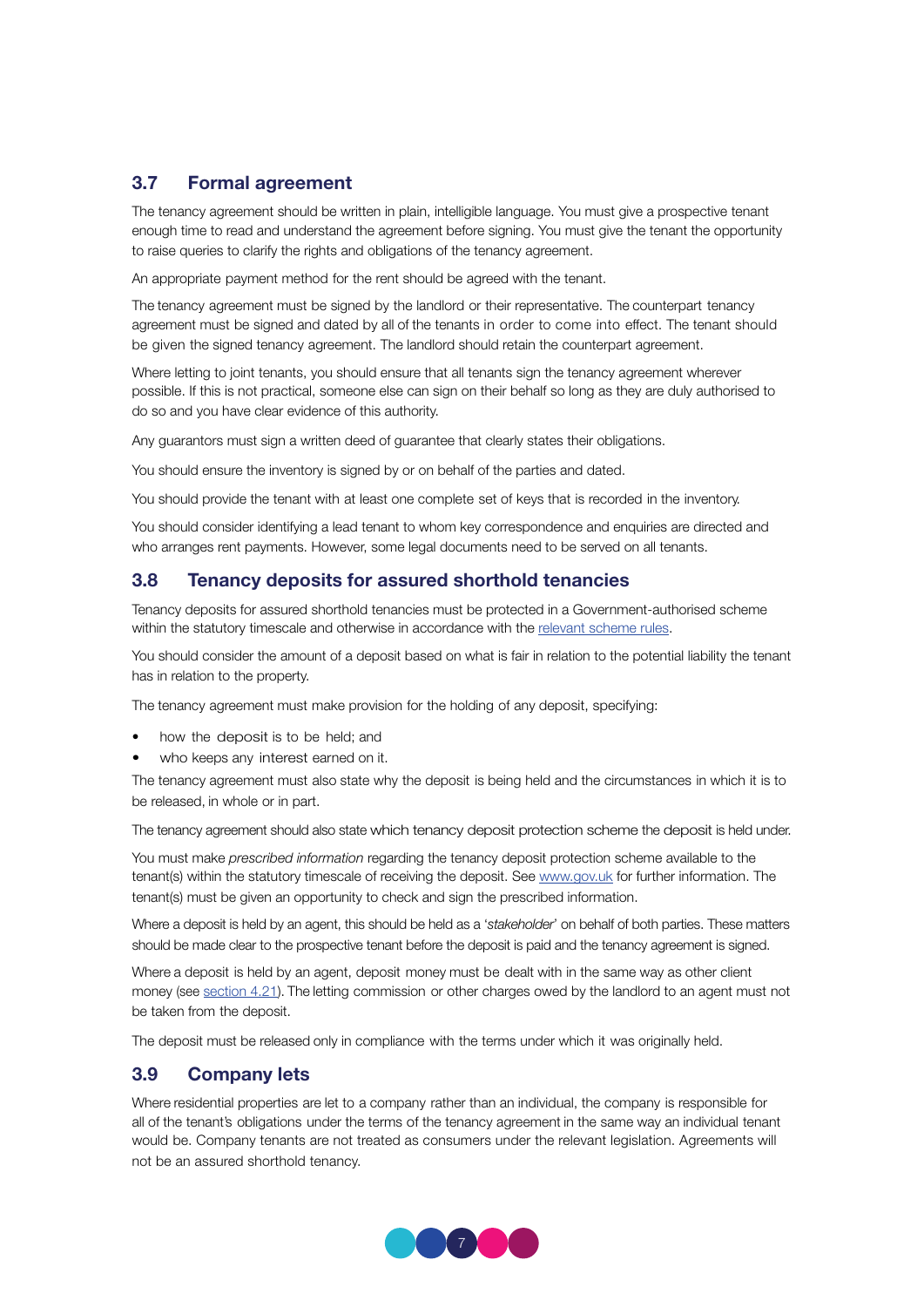You should request sufficient details to legally identify the company, such as the company registration number and who may legally contract on behalf of the company.

You should be informed of the identity of the licensee of the tenant company. The tenancy agreement should allow the property to be occupied by the permitted occupier together with their family.

The tenancy agreement should include a clause making clear that money paid by the licensee towards the rent will be paid as an agent on behalf of the company and will not give the licensee rights as a company tenant.

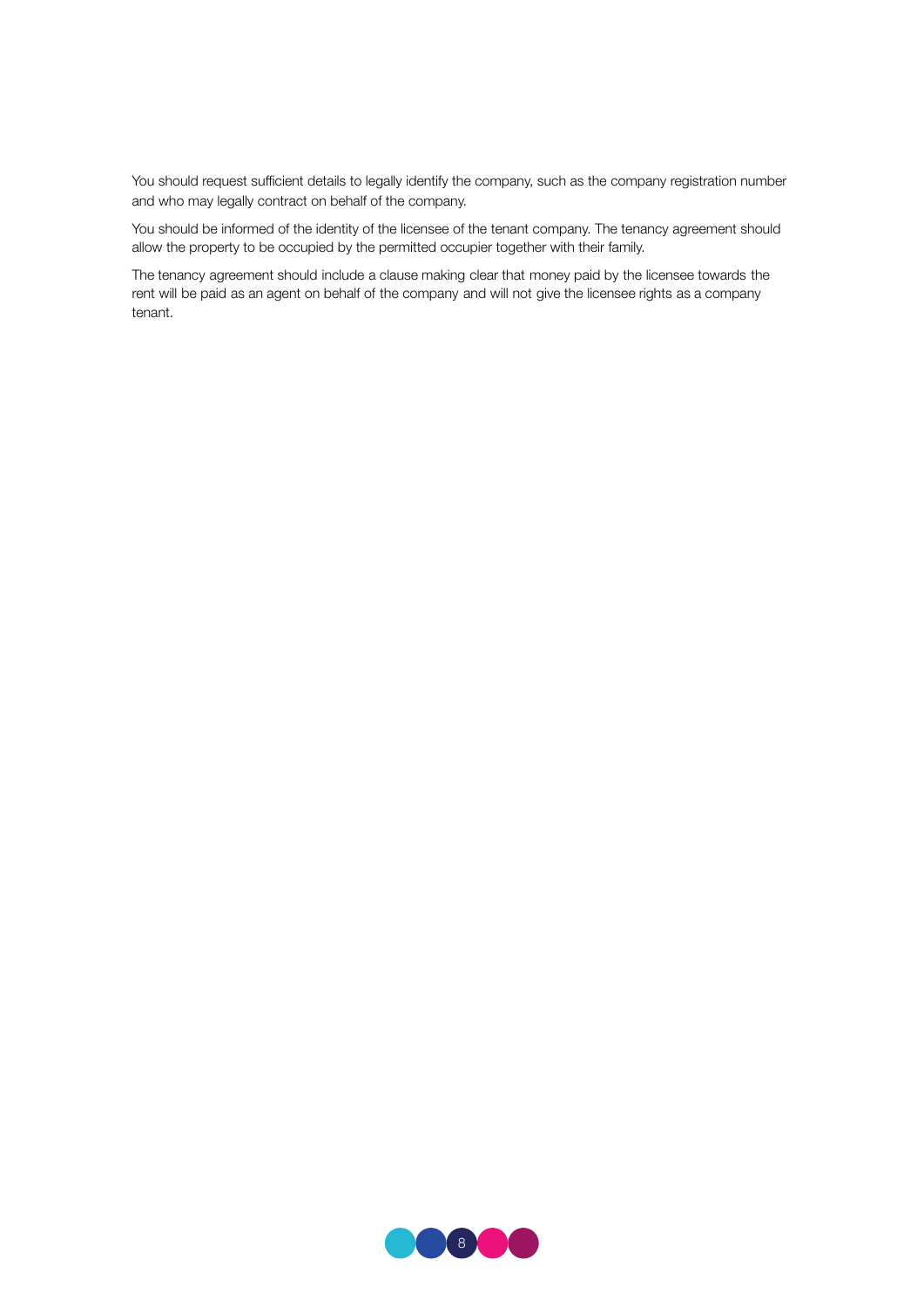## 4 Property management

## 4.1 General arrangements

You should always manage properties in a professional manner. If you are unsure what this entails then consider either undertaking accreditation or similar qualification yourself or using an accredited agent.

You should always manage properties in an open and transparent way, subject to maintaining confidentiality in respect of personal information.

You should advise tenants of your contact details for day-to-day tenancy management matters and should be available:

- to be contacted during normal working hours
- to meet tenants; and
- to inspect the property at reasonable times and intervals.

If requested, you should assist tenants in understanding their tenancy agreement or other terms of occupation by explanation or by referring them to www.gov.uk and to the Citizen's Advice Bureau for independent advice. You should not give advice about the tenant's legal rights, and should avoid a conflict of interest when giving any advice.

You should maintain appropriate records relating to the building and decide how long to keep them, taking account of periods of statutory limitation of action.

You should take steps to keep informed of developments in legislation affecting residential management to keep wholly within the law.

So far as it is reasonably practicable and consistent with statutory and contractual obligations, personal information must be kept confidential and must not be disclosed to other people without consent. It may be permissible to disclose information without consent in accordance with the advice of the Information Commissioner's Office (ICO). However, a privacy notice to the tenant may be required. You are required to register with ICO if you hold any personal data electronically (this would include holding a tenant's phone number in your own phone) or pass personal information to someone else, such as carrying out an immigration check with the Home Office. Almost all agents and landlords who do not use agents need to register with the ICO. Landlords who use agents for some or all of the letting and management process may need to register depending on personal information held and/or passed on. See www.ico.org.uk.

You should be aware of the local private rented sector licensing requirements in the area of the premises. This includes additional licensing, selective licensing and mandatory *Houses in Multiple Occupation* (HMOs) licensing and planning consent requirements (see Licensing of houses in multiple occupation in England: a guide for landlords and managers and Selective licensing in the private rented sector: a guide for local authorities).

You must ensure that the property and all equipment meet the requirements of the relevant regulations and licensing.

You must not cause or permit a dwelling to be overcrowded.

## 4.2 Financial management

#### 4.2.1 Client's money

Money held, deposits or rent collected for and on behalf of an applicant, tenant or ex-tenant, client or ex-client landlord is considered as client money.

You should keep adequate accounts and records to show all dealings with client money.

Client money should be held separately from landlord or agent money and you must be able to account immediately for all money held on behalf of a client or a tenant.

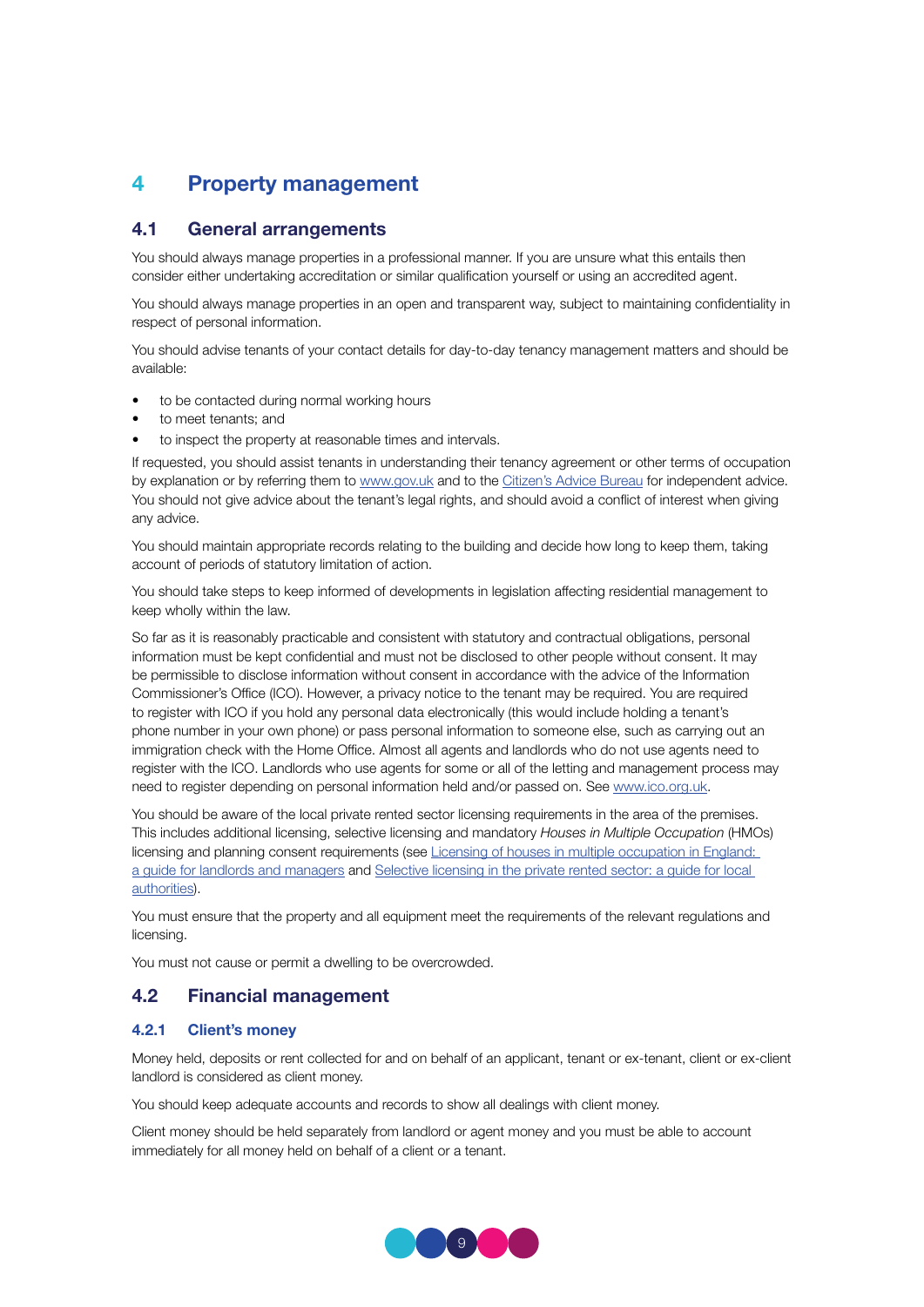Clients' money should only be withdrawn from an account:

- where it is properly required for payment to, or on behalf of, the person entitled to it
- when meeting agreed costs
- for payment of any remuneration or reimbursement of expenses in carrying out services to which the landlord or agent is entitled, with the written agreement of the client
- in the exercise of any *lien* to which the landlord or agent is entitled
- for transfer to another client account; and
- when non-client money was used to open or maintain the account.

Otherwise, no deductions should be made from clients' money without that client's prior written permission You should give sufficient notice prior to the deduction so they are able to object to it.

You should advise clients or tenants in writing that you are not liable to repay lost money through bank failure.

#### 4.2.1.1 For agents only: client's money

You should keep adequate and up-to-date accounts and records to show that money has been paid into a dedicated client account and to explain all dealings with that money.

You should advise your client or tenant that the monies will be held in a designated client account and provide them with details of this account.

A client account should be in credit at all times. There must not be any borrowing from one client's fund to pay another client or those entitled to receive money from the latter's account.

The clients' money should be deposited into a Financial Conduct Authority (FCA)-authorised bank or building society.

Unless the client or tenant has agreed otherwise in writing you should credit interest earned on any client bank accounts to the appropriate client or tenant.

The letting commission or other charges due to the agent from the client must not be taken from a tenant's deposit. You must ensure at all times that the deposit is released only in compliance with the terms under which the deposit was originally held.

You should be a member of a clients' money protection scheme and you must clearly display, in your offices and on your website, whether or not you are a member of such a scheme.

#### 4.2.2 Proceeds of crime

You must report any suspicion that another person is engaged in money laundering or other related financial crime to the National Crime Agency (NCA) before proceeding with any transaction with that person.

#### 4.2.3 Taxes

Landlords should ensure that HMRC is aware of rental income and deductions and that they pay the appropriate tax.

#### 4.3 Tenancy management

You must levy rents and other charges and manage the property in accordance with the law and the clauses of the relevant tenancy agreement.

You must include the landlord's name and address on any written rent demand. Until such information is provided, rent is deemed not to be lawfully due from the tenant. If that address is not in England or Wales then you must notify the tenant of an address in England and Wales to which notices may be served.

You must give the tenant the landlord's name and address within 21 days of any written request. If the landlord is a company and the tenant requests more information after receiving the name and address of the landlord, the name and address of the directors and the secretary of the company must also be given to the tenant within 21 days of that request.

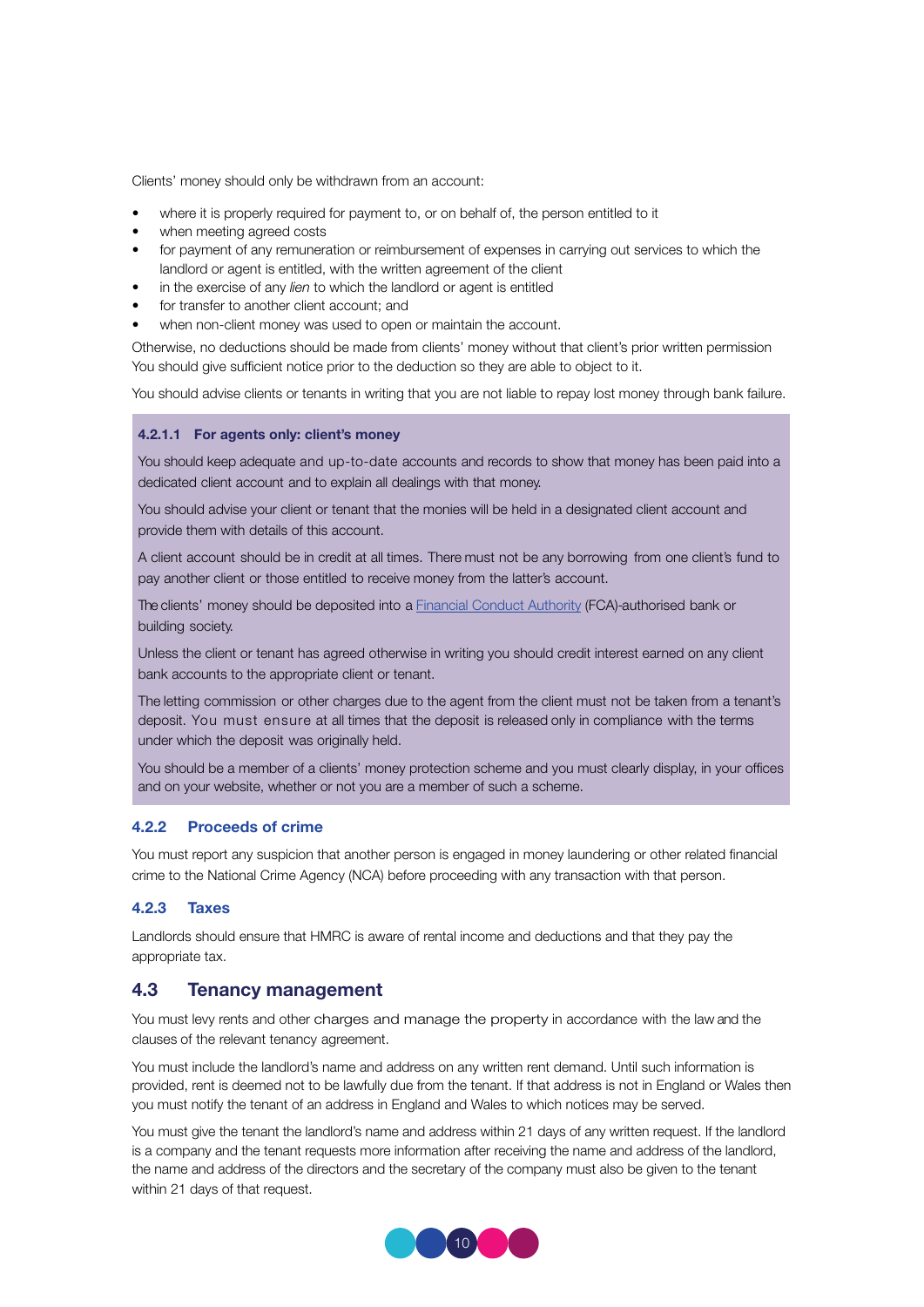You should communicate promptly with the tenant, and any client as appropriate, on any important issues or obligations relating to the use and occupation of the property, including material breaches of the tenancy agreement that you become aware of.

You should respond promptly to reasonable written requests from tenants for and, where appropriate, consents required under the tenancy agreement should be granted promptly. Where applicable under the terms of the tenancy when an application is refused, reasons should be given. Unless authorised by the tenancy or lease or, in the case of certain transactions accepted by the courts (e.g. subletting), you should not charge the tenant for considering an application or granting permission.

#### 4.3.1 Actions following a new letting

You should assist the tenant with the necessary information to ensure that the tenant registers as the customer for services from the commencement of the letting in accordance with their obligations under the tenancy agreement.

Where utilities are metered, meter readings should be taken and recorded. The local authority should be informed of the date the letting commences for council tax and utility companies should be similarly advised for water, sewerage, gas and electricity, as appropriate.

#### 4.3.2 Rent

#### 4.3.2.1 Rent payments and review of rent

Rent demands (if used) should be clear and easily understandable by tenants. Avoid using codes and abbreviations if possible; if you do use them, they should be clearly explained.

You must provide a rent book if the rent is paid weekly and ensure that any rent book is kept up to date. Where payment of rent is handed over in cash, a receipt should be given. In other cases, a receipt should be given if requested. An annual statement of rent payments received should be made available to tenants on request.

Where rent review clauses are included in the tenancy agreement you must follow those procedures for any review of rent.

#### 4.3.2.2 Local housing allowance and rent

Where appropriate, you should co-operate with a tenant's claim for local housing allowance/housing benefit/ Universal Credit and supply any necessary information promptly to ensure that the claim can be processed as quickly as possible.

You should ensure the tenant is made aware before signing any agreement that they are committed to pay the rent, whether or not they are entitled to receive local housing allowance/housing benefit and that they will be required to make up any shortfall of local housing allowance/housing benefit.

#### 4.3.2.3 Arrears

Where rents are not received when due, you should communicate promptly with the tenant. Where housing support is being paid directly to the tenant, for example local housing allowance (LHA) or as part of Universal Credit, and payments cease or are varied, you should inform the local housing authority or the Department for Work and Pensions as soon as possible. Where housing support is paid directly to you and payments cease or are varied, you should notify the tenant as soon as possible.

You should keep channels of communication open with your tenants and encourage tenants to let you know if they are under financial difficulties. You should maintain contact with tenants in cases where arrears continue to accumulate and recommend that they seek independent advice (e.g. from the Citizens Advice Bureau, the Money Advice Service, or a legal adviser).

A tenant must not be evicted without a possession order and following due process. If tenants are facing eviction and are threatened with homelessness (especially if they are vulnerable or there are children living with them) you should suggest they contact their local authority housing team for support in accessing alternative accommodation.

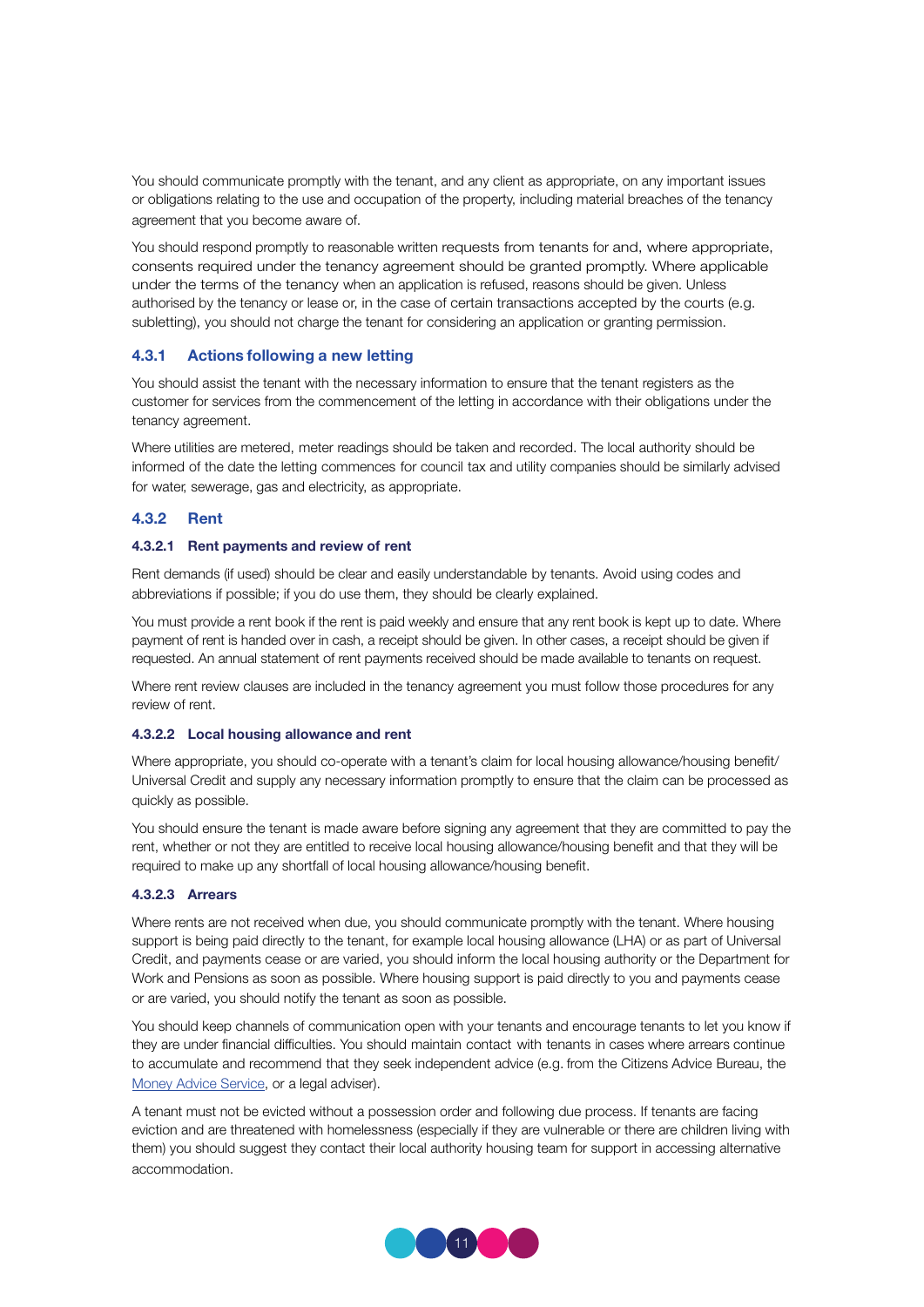#### For agents only

If you are retained to collect rent, you should have a system in place to notify a client landlord promptly if rent becomes overdue. In the event of arrears, you must notify any rent warranty insurers promptly and ensure that the timescale for any rent warranty notification is met.

#### 4.3.3 Service charge

If administering a service charge, refer to the RICS *Service charge (residential) management code* for guidance, as this is outside the scope of this Code.

#### 4.3.4 Repairs and maintenance

You must take all reasonable measures to provide housing that is safe and without risks to health.

The duties of the parties should be stated in the tenancy agreement, as set out in relevant legislation.

You should be aware of repairing obligations imposed by statute and common law.

You must ensure a safe and healthy environment for the tenants and act upon demands for improvements by the local housing authority under the Housing Health and Safety Rating System (HHSRS).

You must be prudent in the selection of persons who are competent to perform repairs and maintenance on the property. You should take reasonable steps to ensure such contractors have:

- public liability insurance
- professional indemnity insurance, if appropriate
- relevant trade qualifications where required; and
- appropriate health and safety risk assessments and adopt safe systems of work.

You must also pass over any relevant health and safety information you hold to any contractor/designer, including regarding asbestos.

Matters of disrepair should be dealt with promptly and in a timely manner appropriate to their urgency, placing a priority on reducing any risk to people.

You should ensure tenants know how to report repair and maintenance issues and have an established procedure for dealing with urgent requests for repair work, particularly for out-of-office hours.

Tenants must never be evicted for simply requesting repairs to the property.

Landlords must keep the structure and exterior of the property in repair. If an agent is charged with this duty then, in the event that the agent is unable to carry out this duty for any reason, the duty must return to the landlord or otherwise provisions must be put in place for keeping the structure and exterior of the property in repair.

You must repair and keep in proper working order the installations for space heating and water heating, together with the installations for the supply of gas, water, electricity and drainage.

You must take reasonable care to maintain and repair paths, driveways and car parking areas so that they are safe to use. You must maintain and repair gutters, downpipes, drains and gullies.

You should ensure that tenants are aware of their responsibility to act in a *tenant-like manner* and to carry out minor repairs, such as replacing bulbs or clearing pipes or drains they have blocked.

When arranging repair and maintenance work on a let property, you must be aware that tenants are entitled to the quiet enjoyment of their homes and you must seek to minimise disruption.

You should consult tenants on the details and programme for carrying out such works, unless urgency or the tenancy agreement dictates otherwise. Works must be carried out to a reasonable minimum standard so that they do not need to be repeated within a short period of time relative to their nature and reasonable expectations.

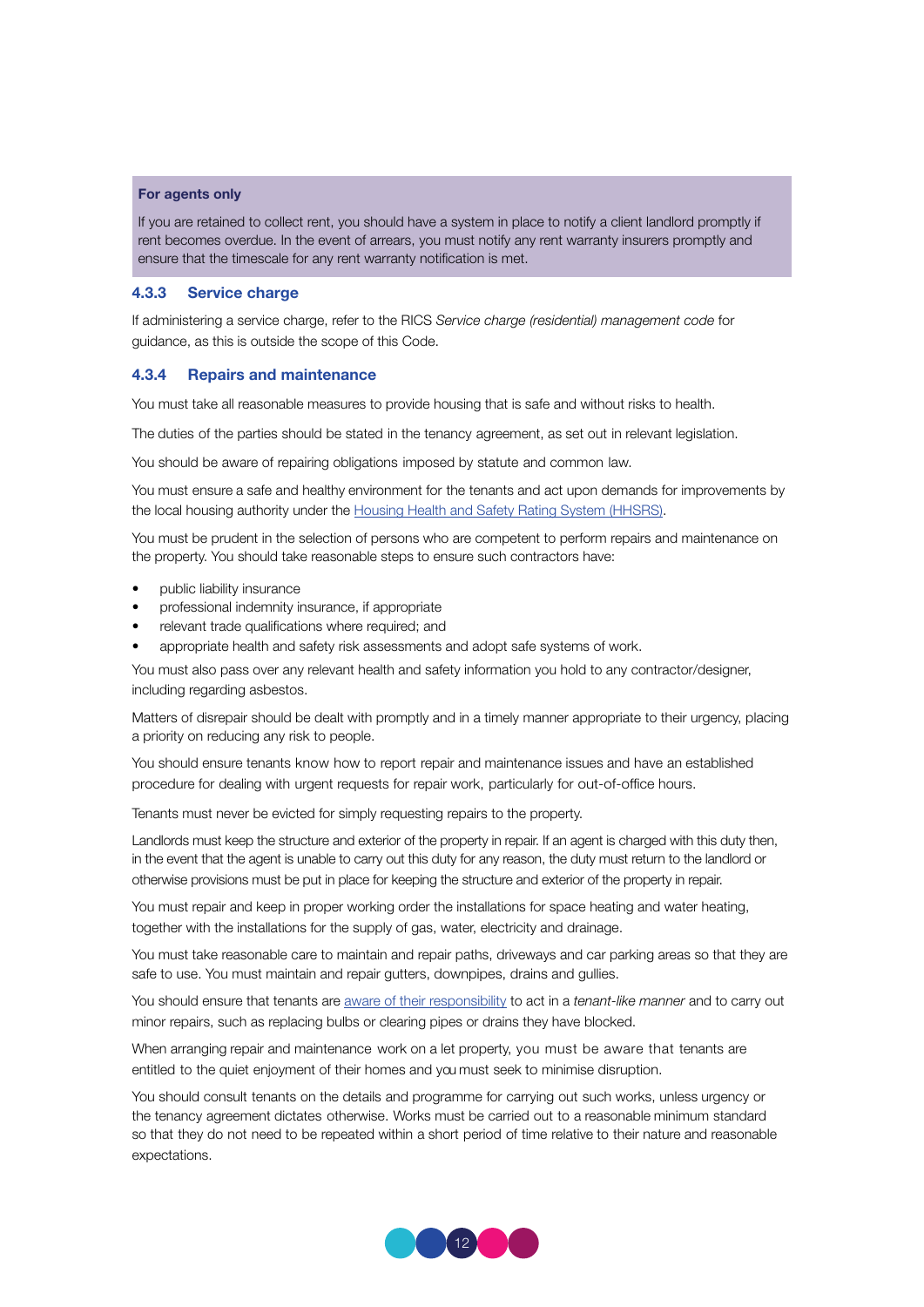You should maintain accurate and complete records of all maintenance and insurance of the property and hold records safely for the required period of time.

#### For agents only

You should ensure that sufficient funds from the landlord are available prior to instructing a contractor. The method of payment should be agreed between all parties prior to works commencing.

You should disclose any commission you might receive from the contractor at the time that estimates are provided to the landlord.

#### For landlords only

If you use a managing agent, you should ensure that the agent is provided with sufficient funds to be able to commission agreed repairs/maintenance once an estimate has been accepted.

#### 4.3.5 Health and safety and contractor management

You should inspect the property at appropriate intervals to identify whether or not there are any hazards or repairs that require attention. You should maintain a record of the inspections and any action required and taken.

You should seek to reduce any unacceptable health and safety risks that are identified.

#### 4.3.6 Services

#### 4.3.6.1 Fire safety and testing

You should have regard to the Local Government Association (LGA) LACORS Housing – Fire safety guidance. For larger buildings such as HMOs and buildings with common parts, you should have regard to the Department for Communities and Local Government (DCLG) document Fire safety risk assessment: sleeping accommodation.

Where recommended in accordance with the above guidance, fire extinguishers and fire blankets should be provided and must comply with current British Standards. Where they are required they must be provided, including complying with HMO licence conditions.

Where required (any building where there are *common parts*) you must ensure that a fire risk assessment is carried out to identify and evaluate all fire risks to which anyone legally allowed on the premises could be exposed.

You must ensure that any furniture provided by the landlord complies with current regulations for fire safety.

All properties should be fitted with smoke detectors. Properties built after 1992 must be fitted with smoke detectors. With effect from 1 October 2015 all properties must be fitted with a smoke alarm on every floor (The Smoke and Carbon Monoxide Alarm (England) Regulations 2015).

Detectors must:

- comply with current British Standards
- be installed in accordance with the manufacturer's recommendations; and
- be kept in working order and tested at the beginning of each tenancy.

Tenants may be made responsible for replacing batteries by prior written agreement made at the start of the tenancy.

#### 4.3.6.2 Carbon monoxide alarms

Carbon monoxide detectors should be provided in all properties where a gas or solid fuel appliance is present. Detectors must comply with current British Standards and be installed in accordance with the manufacturer's recommendations. The fitting of carbon monoxide detectors is mandatory when a new solid fuel burning appliance is installed and it will become mandatory for all rooms with an existing solid fuel appliance from 1 October 2015 (The Smoke and Carbon Monoxide Alarm (England) Regulations 2015). Alarms must be tested at the start of all new tenancies.

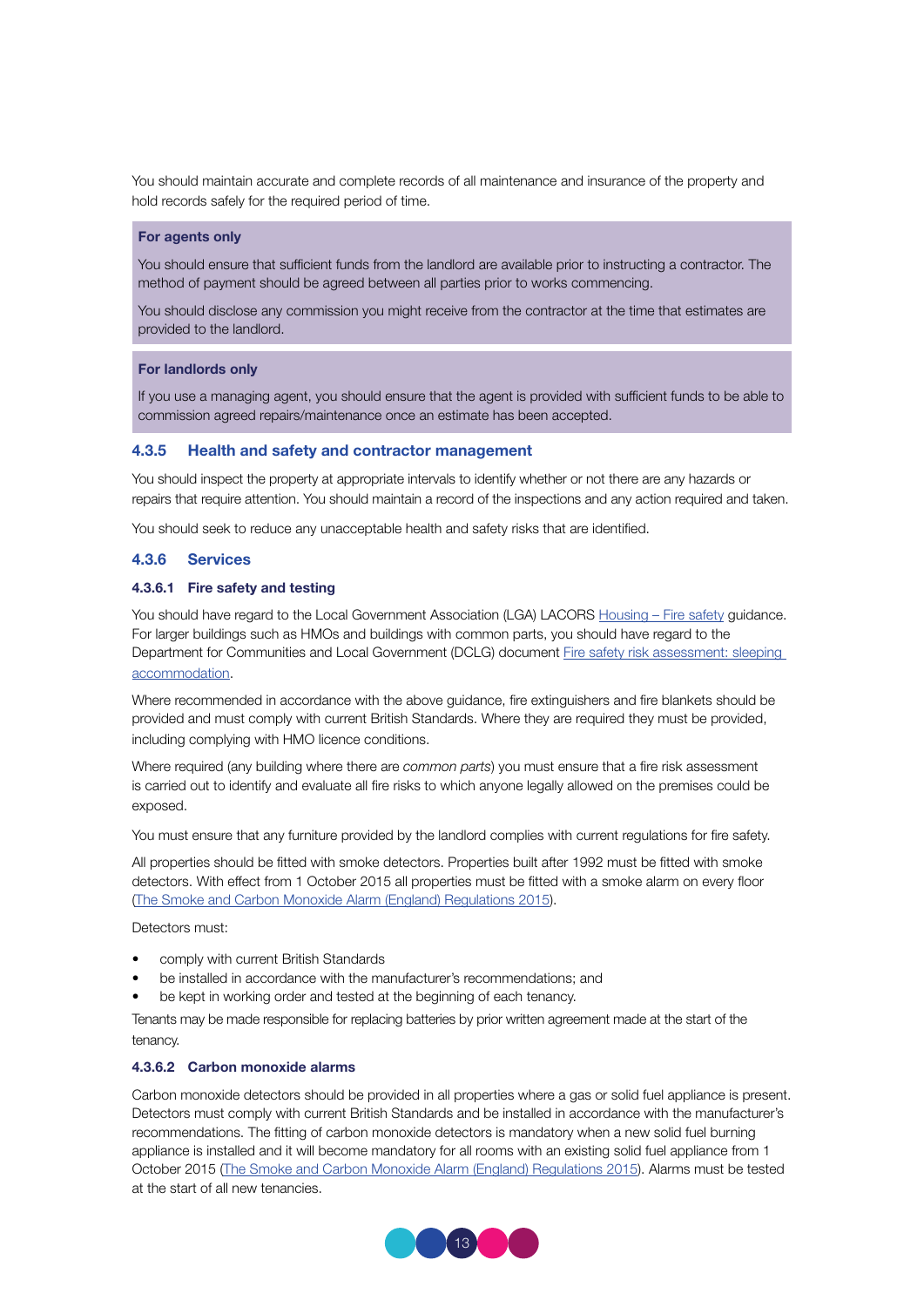#### 4.3.6.3 Electrical

You should ensure that a competent electrician undertakes a full-fixed wiring test within 10 years of installation for new properties/full installations and it is recommended every five years thereafter. For HMOs the test must be undertaken every five years or as recommended by an electrician.

On any change of tenancy, you should check the fixed wiring installation for defects that are visually obvious to a non-qualified layman, including checking leads and plugs (unless the plug is of the moulded type).

You should provide an appropriate electrical certificate to the tenant.

You must ensure that all alterations/repairs/improvements to the fixed electrical system comply with the latest edition of Part P of the Building Regulations and the latest Institution of Engineering and Technology (IET) Wiring Regulations.

A competent person should undertake a portable appliance test (PAT) of all moveable electrical items or equipment provided by the landlord; for example, kettles, fridges, etc. as recommended in the HSE publication Maintaining portable electrical equipment in low-risk environments, or at more frequent periods recommended by a competent person or as a result of a risk assessment.

If you are informed of a fault that could compromise safety, this should be dealt with immediately.

#### 4.3.6.4 Gas

All gas appliances, flues, installation pipework etc. must be maintained in a safe condition in accordance with the *Gas Safety (Installation and Use) Regulations* 1998.

A gas safety check must be carried out every 12 months by a Gas Safe-registered engineer, and a record kept for two years. You must issue a copy of this safety check to each existing tenant within 28 days of the check being completed and to any new tenants before they move in.

You should ensure that new tenants understand how to turn off the gas supply in case of an emergency. If a fault is reported, this must be dealt with immediately.

#### 4.3.6.5 Solid fuel

You must ensure the safety of solid fuel heating installations and carry out appropriate routine maintenance. You should maintain a record of servicing and work carried out.

#### 4.3.7 Access

The tenancy agreement may stipulate the procedure for the routine inspection of the property by the landlord or agent. If this is not stated in the tenancy agreement, the property must be visited at normal times of the day, provided that reasonable written notice (at least 24 hours) has been given to the tenant.

If the tenant refuses access, you have no right to enter the property without a court order. To enter the property against the wishes of the tenant may be considered harassment.

The tenancy agreement should contain provision for entry in emergencies. In the event that you hold a spare key, entry should only be with the express consent of the tenant or in the case of a genuine emergency. Forced entry should only be considered:

- if it is an emergency event such as a fire
- in the event of problems with gas, electrics or escape of water that pose real risk of injury or significant damage to the property or adjoining properties; or
- in the event that the tenant is unavailable or does not respond and you have genuine reason to believe the property has been abandoned.

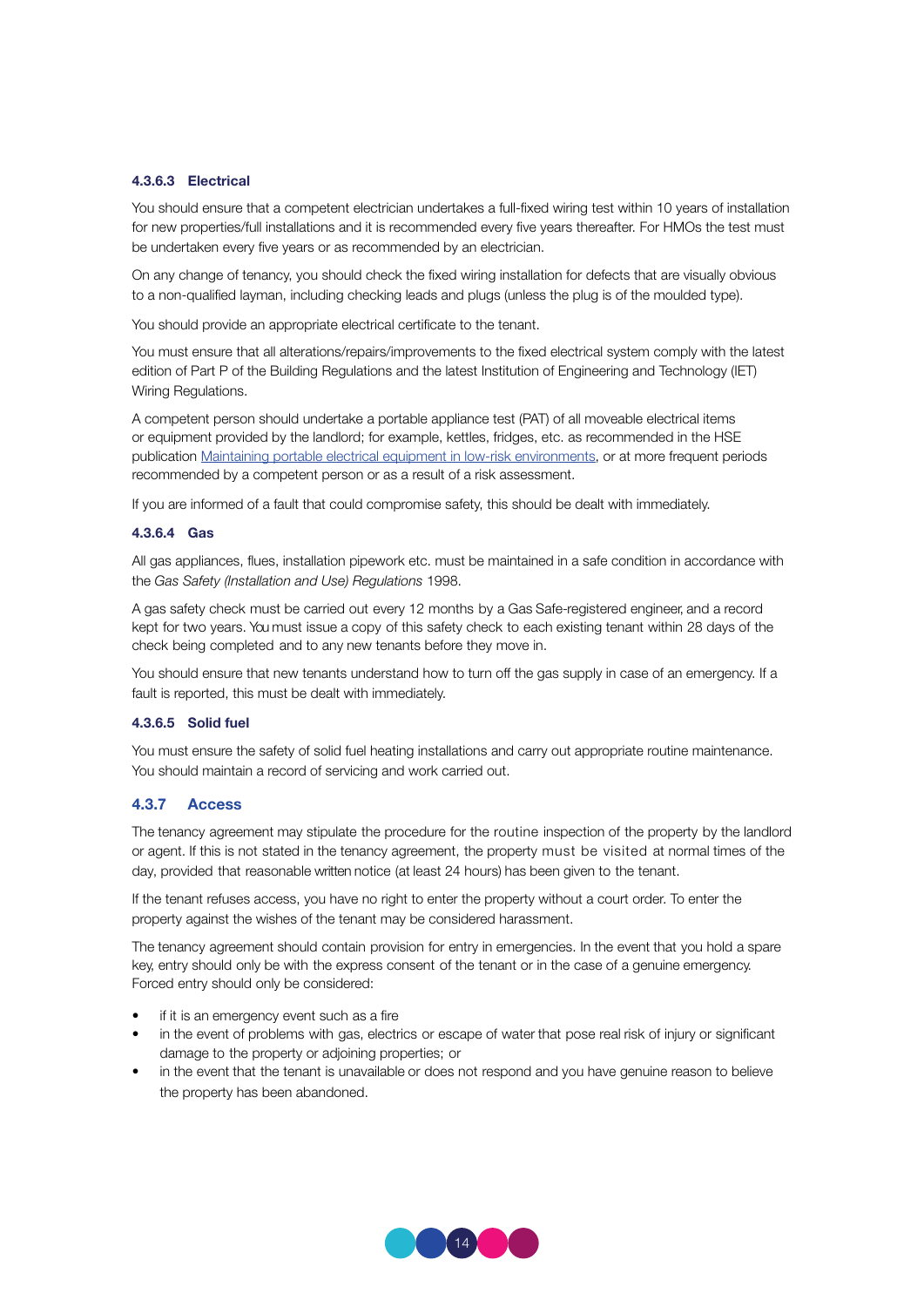#### 4.3.8 Harassment and unlawful eviction

Tenants are entitled to quiet and peaceable enjoyment of the property. You must not interfere with this right except with the tenants' agreement or in the event of an emergency. Locking the tenant out of the property, cutting off services or otherwise interfering with the tenants' right to quiet and peaceable enjoyment is an offence.

#### 4.3.9 Insurance

The insurance obligations of the parties should be set out in the tenancy agreement. The tenant should be made aware of their responsibilities and the scope and limitations in respect of any insurance held by the landlord in respect of the property.

Insurers should be notified of claims or potential claims at the earliest opportunity. Claim settlements should be treated as belonging to the persons suffering damage. Unless otherwise agreed, you should not deduct arrears or other payments due when passing them on to the claimant.

Any arrangements regarding payment of any excess should be clearly set out in the tenancy agreement.

Agents dealing with insurance issues should be mindful of the insurance regulations on regulated activities. See the Financial Conduct Authority (FCA) website (www.fca.org.uk) for further guidance. When a claim arises it should be processed promptly and appropriately. Agents may charge for this service, depending on the terms of engagement.

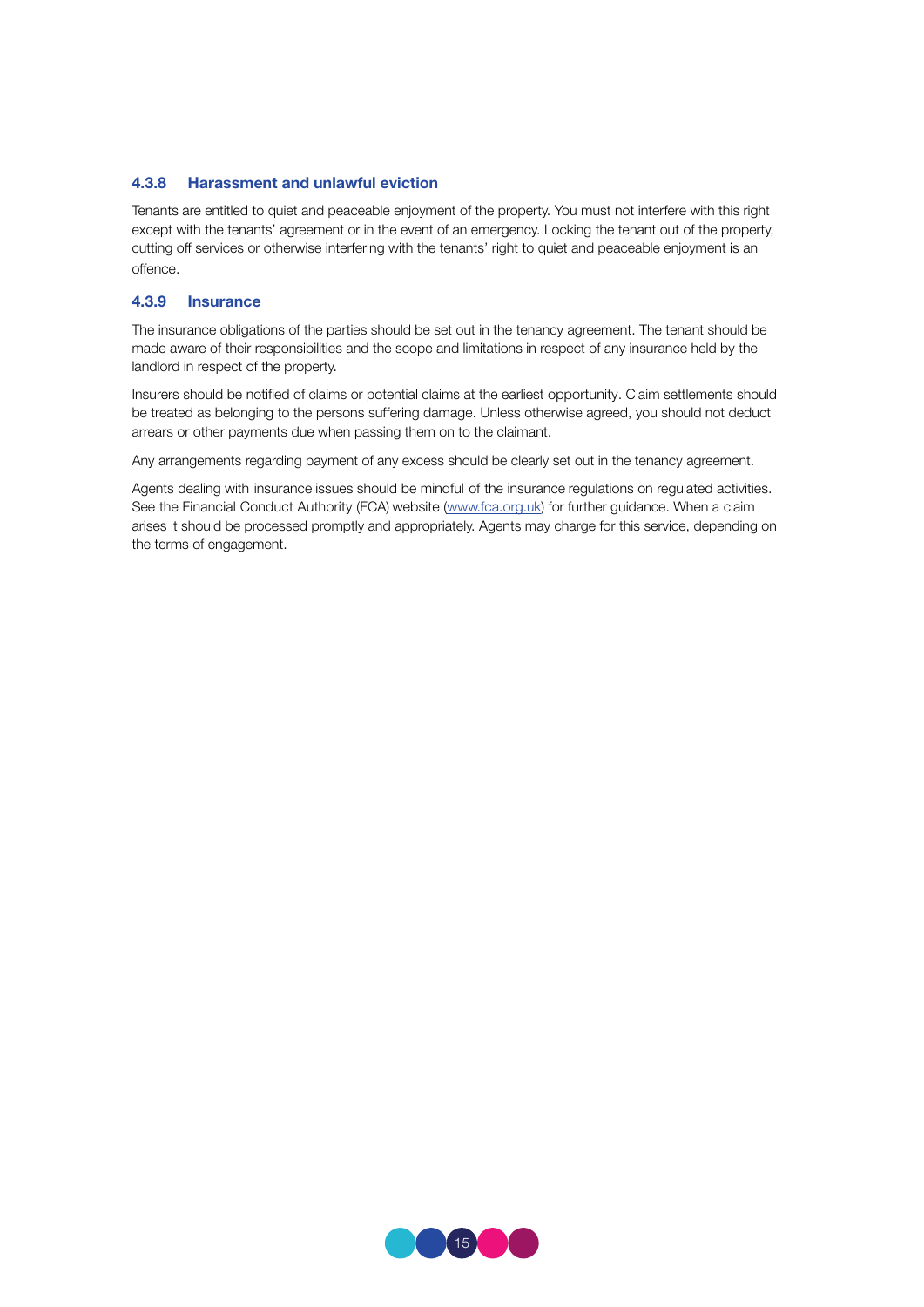## 5 Terminating a tenancy

## 5.1 Bringing a tenancy to an end

On giving or receiving notice to bring a tenancy to an end, you should provide a tenant with general written guidance as to what steps need to be taken to prepare the property for the final checkout, handover of keys and other matters. You should draw the tenant's attention to any specific clauses or obligations within the tenancy agreement relating in particular to proposed deductions from the tenancy deposit but also, for example, to specified standards of cleaning etc.

If you serve a notice on a tenant to terminate a tenancy you must ensure that the deposit has been protected and that the tenant has, at the appropriate time, been given the correct prescribed information relating to the protection of their deposit. The property must also have a valid EPC and CP12 Gas Safety Certificate. There should be a system in place to monitor the response from a tenant regarding the vacation of a property when notice has been served.

#### For agents only

You should inform a client landlord, promptly and in writing, of the receipt of a lawful notice from a tenant.

Where a tenant does not vacate a property on the due date, you should make reasonable efforts to ascertain the tenant's intentions as soon as practicable and before instigating possession proceedings through the courts.

#### For agents only

Where a tenant does not vacate a property on the due date, you should advise the client landlord promptly and co-operate fully and promptly with legal advisers acting for, or appointed on behalf of, client landlords.

Where appropriate, you must take steps to notify any legal protection or expenses insurer.

All keys and fobs relating to the tenanted property should be received or collected on the day the tenancy terminates.

## 5.2 Once the property has been vacated

The vacated property should be inspected within 24 hours of vacation, or on the next working day, to establish whether it has been returned to the landlord in the condition specified in the tenancy agreement. The tenant should be given a reasonable opportunity to attend the inventory checkout.

The local authority and utility companies should be notified of the change in, or discontinuance of, occupation.

In obtaining estimates for restoring the property and contents, all actions should be duly recorded. You must make proper allowance for fair wear and tear and no claim can be made for any deterioration which is fairly attributable to fair wear and tear. You should seek guidance from the relevant tenancy deposit scheme.

The tenant's deposit should not be refunded until the final inspection has taken place and you are satisfied that the deposit should be refunded. Deposit sums not in dispute should be refunded to the tenant within a reasonable time (in accordance with the scheme rules) from the end of the tenancy. Any balance remaining should be refunded within a reasonable time (in accordance with the scheme rules) after reaching agreement between the parties of what is to be refunded or after the decision of the tenancy deposit scheme adjudicator.

The grounds for any retention from the deposit must be provided to the former tenant in writing, if requested, and in compliance with tenancy deposit legislation and the requirements of the relevant tenancy deposit protection scheme.

You should refer disputes about the return of tenancy deposits to the relevant tenancy deposit protection scheme.

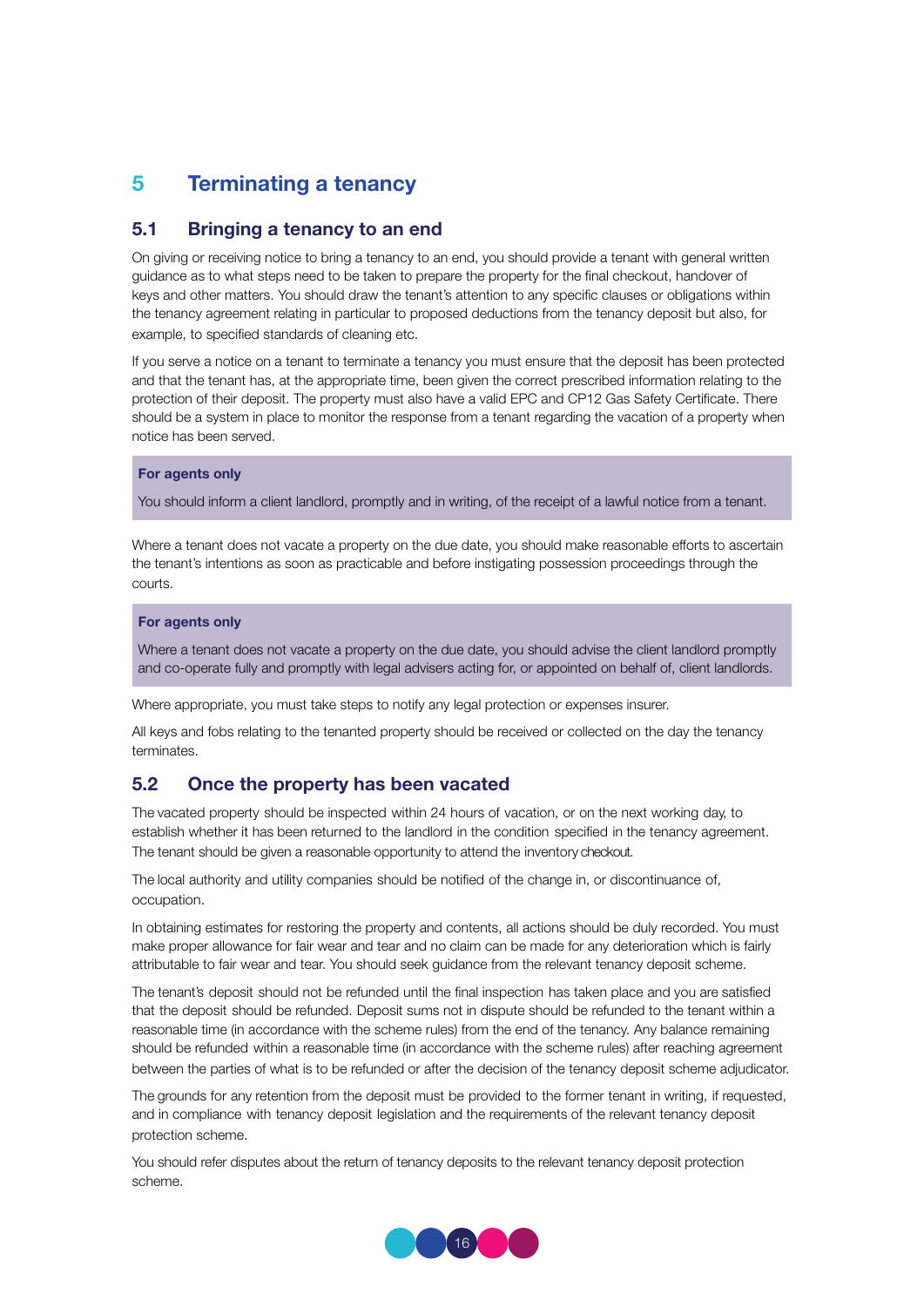## 6 Tenancy renewals and changes

If necessary, you should seek legal advice in connection with company tenancies, as the legal requirements will differ from lettings to individuals.

You must be clear and transparent about all fees payable and potentially payable to you by a tenant in all and any circumstances prior to that tenant making a transactional decision to enter into a contractual relationship with you in the first place, i.e. before the tenancy is entered into.

#### For agents only

Where a tenancy is to be renewed you should satisfy yourself that all the necessary consents including from lenders and superior landlords have been obtained.

You must be clear and transparent to the client about all fees payable and potentially payable on any tenancy renewal or change to a tenancy prior to that client making a transactional decision to enter into a contractual relationship with you in the first place.

Where the tenancy is to be renewed by contract, a procedure should be in place for consulting the landlord well in advance of serving statutory notices.

#### For landlords only

Where a tenancy is to be renewed you should obtain all the necessary consents including from lenders, superior landlords.

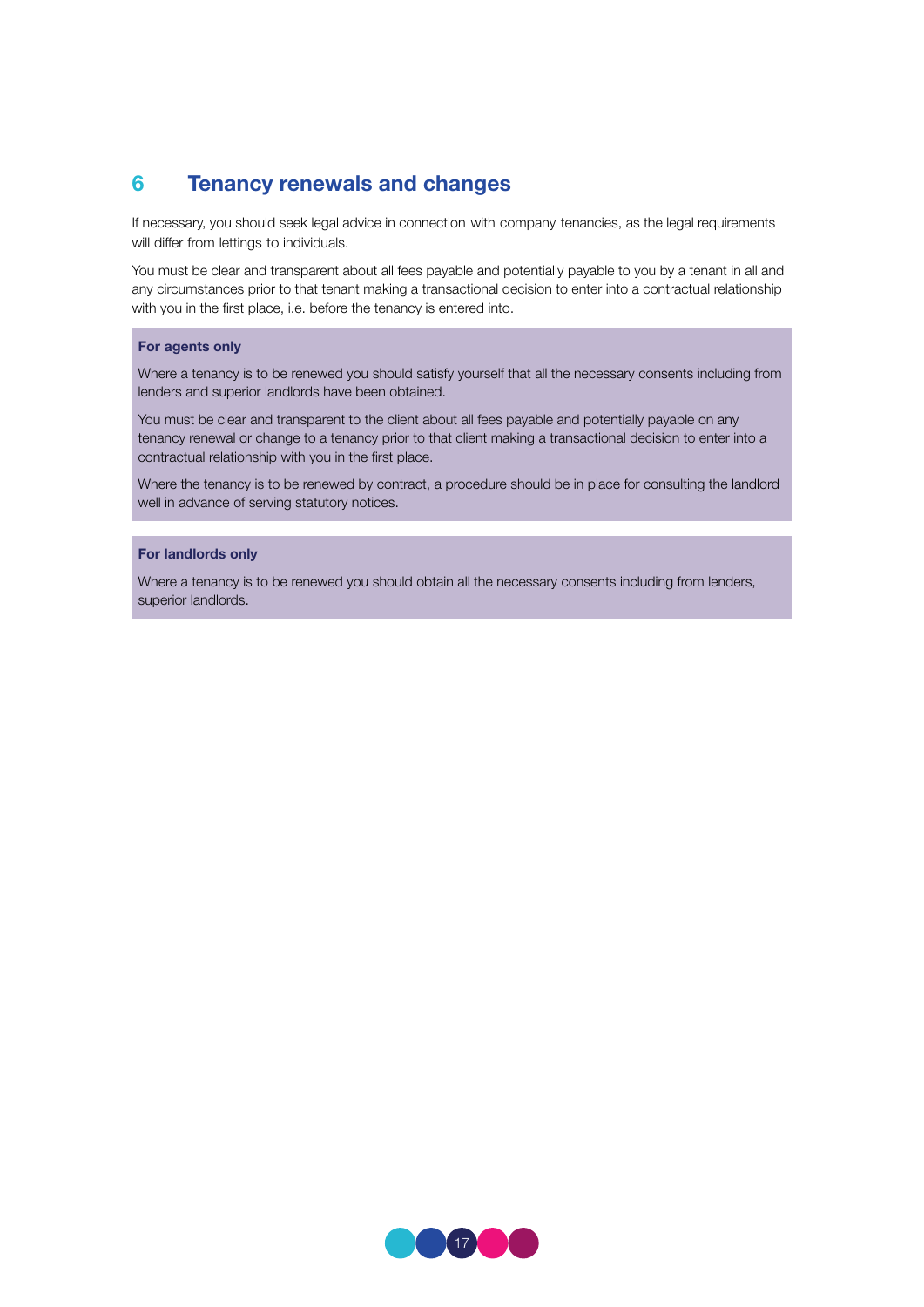## 7 Additional responsibilities for the management of multi-let buildings and common parts

## 7.1 Health and safety

Note: In sections 7.1.1-7.1.6 the terms 'responsible person' and 'you' do not refer to the person responsible for the maintenance and management of the building but are defined by the *Health and Safety at Work etc. Act* 1974 as being the person responsible for all health and safety matters in regard to the building.

#### 7.1.1 Health and safety risk assessment and policy

Health and safety risk assessments and policies vary significantly in scope and proportionality depending on the building and individual circumstances. While legal responsibilities and liabilities are absolute, the required actions to ensure compliance should be proportionate to the individual circumstance.

A competent 'responsible person' as defined by the *Health and Safety at Work etc. Act* 1974 must be appointed and that person must be clear as to their responsibilities and liabilities.

A health and safety risk assessment of any common parts must be carried out by a suitably competent person.

The risk assessment and the subsequent health and safety policy must be proportionate in scope to the property and circumstances. You must continually ensure the scope of the risk assessment has not changed; for example, if the building is let to individuals who are unusually vulnerable or have special needs. The health and safety policy must address lone worker safety.

All recommendations of the risk assessment and policy must be carried out, with appropriate records kept safely to demonstrate compliance.

You should put a monitoring process in place to ensure the requirements of the risk assessment and policy are being met at all times and that suitable training is provided to individuals to ensure and demonstrate that they are competent to carry out their duties to satisfy the requirements of the assessment.

The risk assessment and policy must be reviewed at the appropriate intervals as recommended by the risk assessment author.

You must put in place a system of contractor control to ensure that all hazards and requirements identified in the risk assessment and policy are drawn to the attention of any party that needs to know that information; for example, staff or contractors working at the building. You must instigate an appropriate system of ensuring contractor compliance with the building's health and safety risk assessment and policy.

Where appropriate you must ensure that contractors carry out their own risk assessments and maintain their own health and safety policies.

#### 7.1.2 Risks specific to common area management

Risk assessments must be considered for:

- the operation of mixed use areas, including waste disposal and car parking
- car park and personnel gates, both in terms of operational safety and means of escape in the event of fire
- gym, pool, leisure and common rooms
- cycle parking or bike stands; and
- lifts including maintenance and operation in the event of fire.

#### 7.1.3 Asbestos

An asbestos risk assessment must be carried out to common parts. You should take reasonable measures to identify the presence and assess the risk of asbestos to let areas. If appropriate, depending on

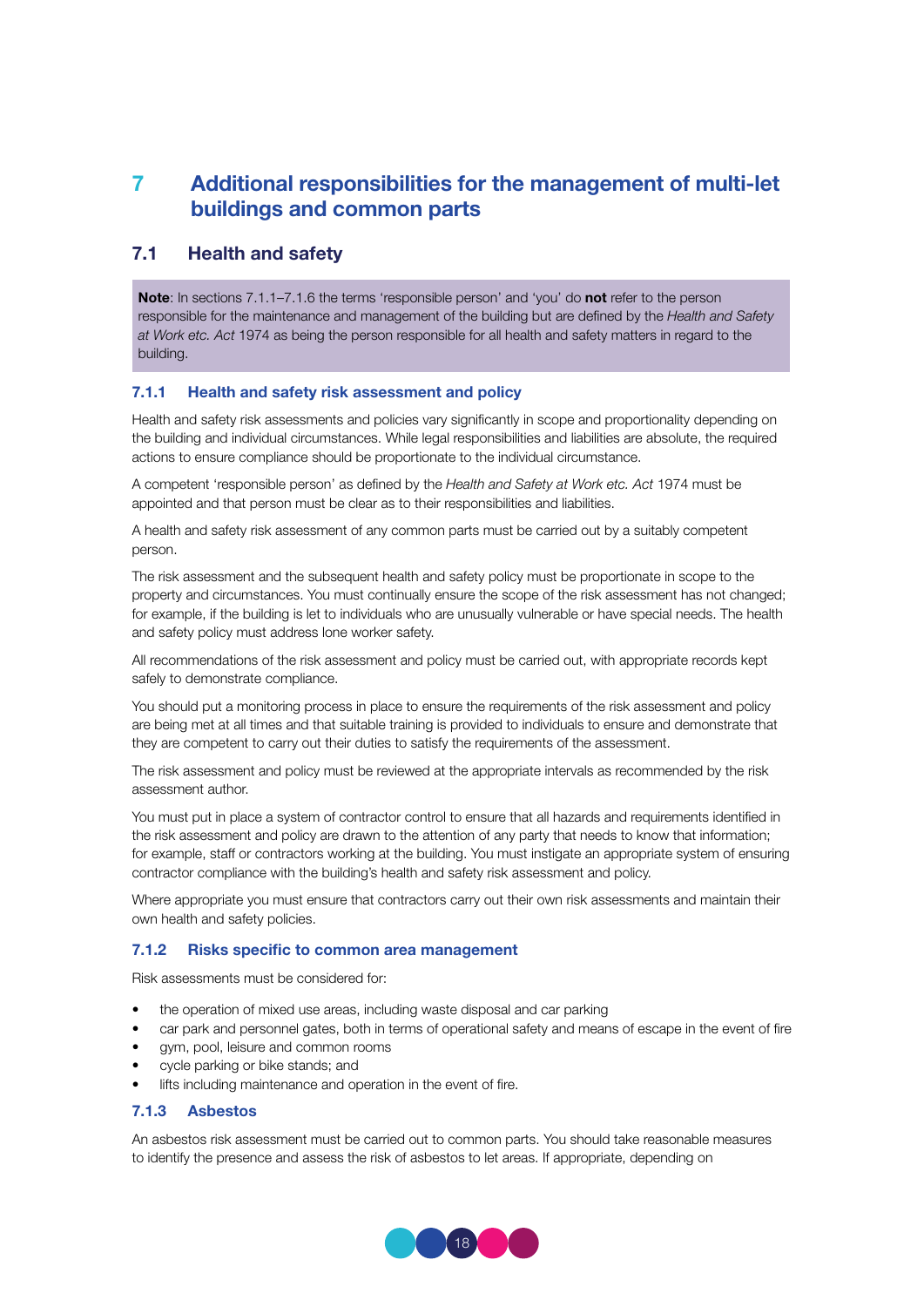circumstances such as the age and history of the building, an asbestos survey should be carried out with all recommendations adhered to. You must draw the attention of occupiers, contractors and others at potential risk to the presence of any asbestos and take all necessary measures to ensure the risk is managed safely.

#### 7.1.4 Fire safety

You must carry out a fire risk assessment and implement all recommendations.

You must formulate and maintain a method of monitoring that all recommendations are continually adhered to, for example maintaining clear escape routes and signage. You must be vigilant to any change in on-site conditions that may require a re-assessment of risk, for example the loss of an assembly area.

#### 7.1.5 Water safety

You should clearly understand the ownership and maintenance responsibilities of the water supply(ies) to the building. Where you are responsible for the maintenance of the supply, you must instigate a programme of maintenance in accordance with your health and safety risk assessment to ensure the supply is clean and fit for its intended purpose. A risk assessment for the control of legionella bacteria must be carried out and all recommendations should be adhered to.

#### 7.1.6 Crisis management

You should develop an appropriate policy and procedure for dealing with emergencies and crisis management. In addition to procedures to follow in the event of an emergency, this should include:

- record keeping
- reporting lines
- insurers' details
- press and communication procedures; and
- counselling.

## 7.2 Disposal of waste and recycling

You should provide adequate means of storage of waste so as to prevent a risk to health and hygiene.

You should, as required by the local authority or waste removal contractor, provide adequate means of separation of waste by type, including for recycling, and provide clear signage and guidance for tenants on the requirements for waste separation as appropriate.

## 7.3 Staff management

You should notify tenants of any change in staff who are the tenants' main point of contact.

## 7.4 Noise

You should seek to reduce disturbance to residents from noise; for example, noisy mechanical and electrical installations or hard surface floors in inappropriate locations.

You should ensure that the right to quiet and peaceable enjoyment of the accommodation is incorporated into the tenancy agreement and that the agreement imposes that obligation on tenants for the benefit of other residents.

## 7.5 Mixed tenure schemes

Where properties include affordable or social housing alongside private housing, arrangements should be established with the registered provider (of the social housing) for exchange of information and your attendance at joint management meetings.

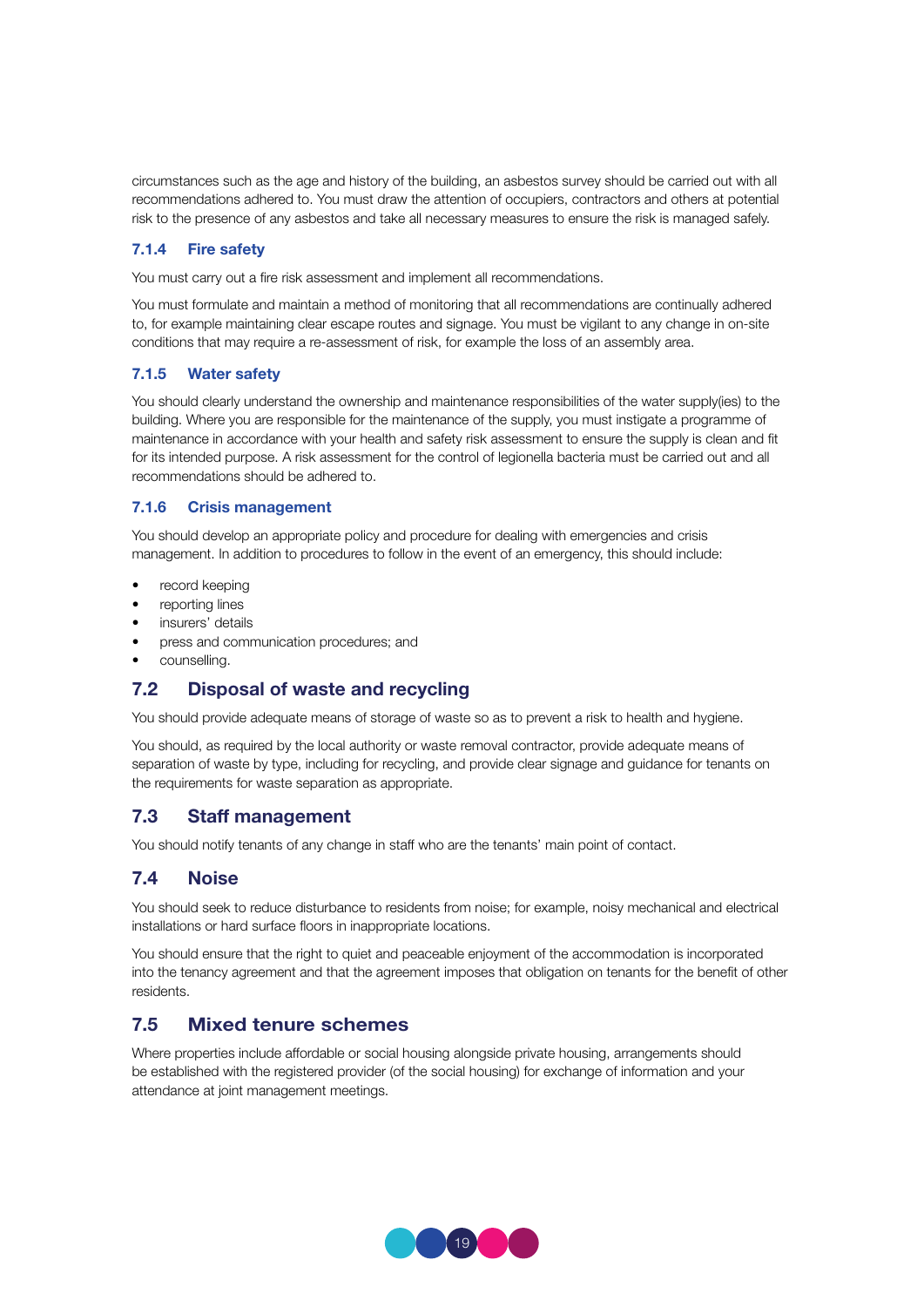## 7.6 Disputes

You should put in place policies and procedures for handling disputes and complaints of nuisance between occupiers. These procedures should be made available, their existence made known and the response times for their various stages included. All parties should be dealt with fairly.

Disputes should be resolved by informal means where possible before turning to any formal provision in the tenancy agreement. Where not provided for in the tenancy agreement, *alternative dispute resolution methods*  may be suggested, rather than litigation, as a means of settling particular disputes.

## 7.7 Security

You should provide adequate security measures, procedures and systems to common parts and living spaces for the protection of residents, visitors and possessions.

You should make reasonable efforts by way of referencing and vetting procedures to ensure that staff and workers employed in a building are fit and proper persons appropriate to their role and level of responsibility and supervision.

You should provide appropriate means of holding mail and deliveries until collected by the tenant.

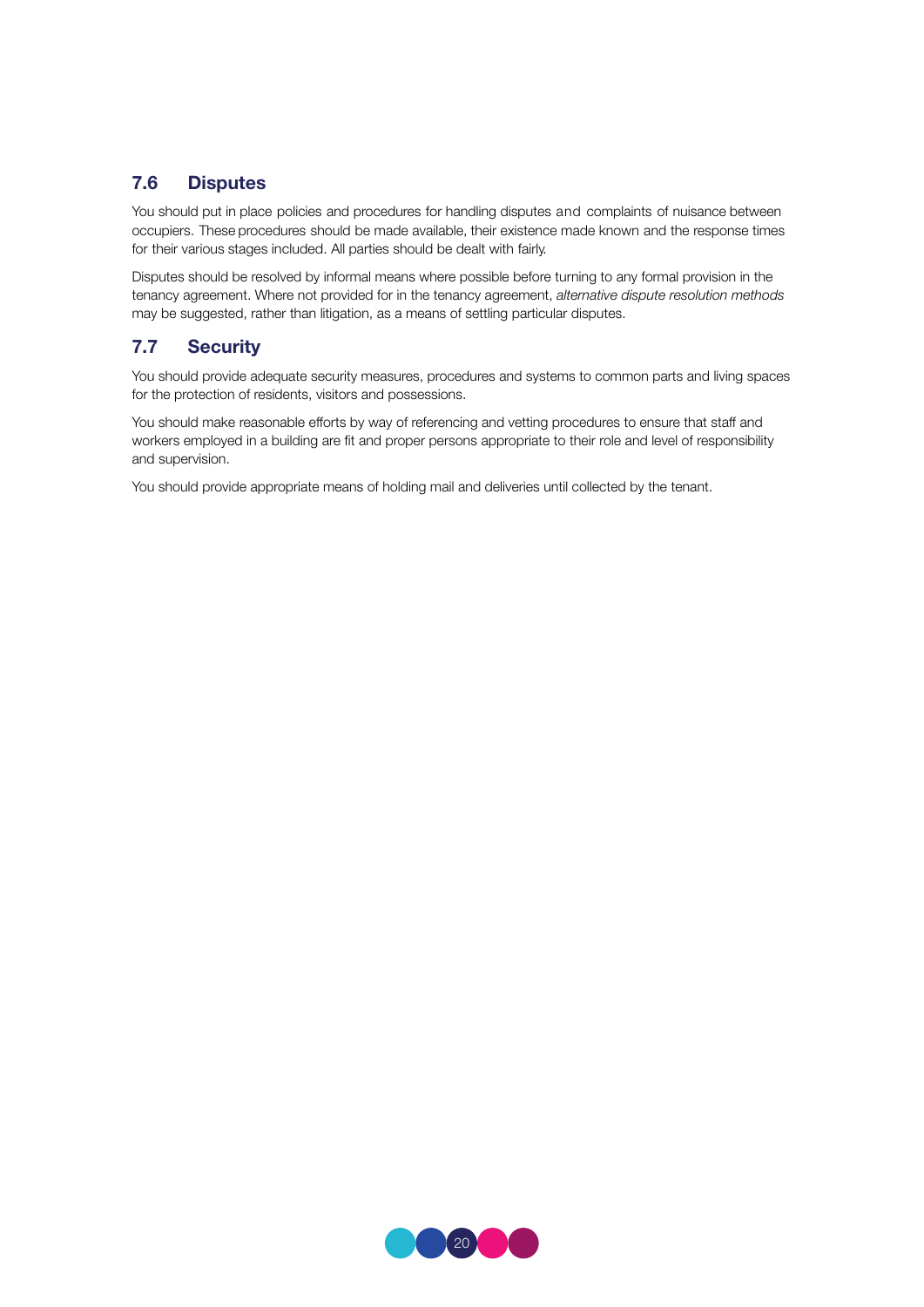## Appendix A: Glossary of terms

This glossary gives definitions of key terms used in the Code.

| <b>Agent</b>                               | A company or individual employed to let or manage residential property<br>on behalf of a landlord.                                                                                                                                                                                                          |  |
|--------------------------------------------|-------------------------------------------------------------------------------------------------------------------------------------------------------------------------------------------------------------------------------------------------------------------------------------------------------------|--|
| Alternative dispute resolution<br>methods  | This can include mediation, conciliation and arbitration.                                                                                                                                                                                                                                                   |  |
| <b>Assured shorthold tenancy</b>           | As defined by Chapter II of the Housing Act 1988 (as amended).                                                                                                                                                                                                                                              |  |
| Average consumer                           | A consumer who is reasonably well informed and reasonably observant<br>and circumspect, taking into account social, cultural and linguistic<br>factors. It is someone who takes reasonable care of their own interests.                                                                                     |  |
|                                            | This definition can change depending on the target of a particular<br>business or of a marketing campaign. The average consumer will<br>then relate to a member of that target group. A full definition can be<br>found in regulation 2 of the Consumer Protection from Unfair Trading<br>Regulations 2008. |  |
| <b>Client</b>                              | A person or organisation who has instructed you or your organisation<br>to act on its behalf.                                                                                                                                                                                                               |  |
| <b>Client's money</b>                      | Money held on behalf of client landlords and deposits or money held<br>for and on behalf of tenants or potential tenants.                                                                                                                                                                                   |  |
| <b>Clients' money protection</b><br>scheme | A compensation scheme to protect client's money.                                                                                                                                                                                                                                                            |  |
| <b>Common parts</b>                        | Any part of a building containing the property and any land or premises<br>which the tenant is entitled under the terms of the tenancy to use in<br>common with the owners or occupiers of other dwellings.                                                                                                 |  |
| <b>Company let</b>                         | When a company rather than an individual takes on a tenancy or a<br>tenancy agreement as the 'tenant'. An employee of the company then<br>occupies the premises as a licensee of the tenant.                                                                                                                |  |
| <b>Conflict of interest</b>                | Where an agent acts for clients who have competing interests or where<br>an agent's personal interests conflict, or could potentially conflict, with<br>those of the client or tenant.                                                                                                                      |  |
| Consumer                                   | Anyone who is acting outside their trade, business or profession. This<br>can include clients, potential clients, landlords, potential landlords,<br>tenants, potential tenants and others identified within regulation 2 of<br>the Consumer Protection from Unfair Trading Regulations 2008.               |  |
| <b>Green Deal</b>                          | A Government initiative to encourage the take-up of energy efficiency<br>measures in existing properties by a loan repaid through the energy bill<br>for a property.                                                                                                                                        |  |

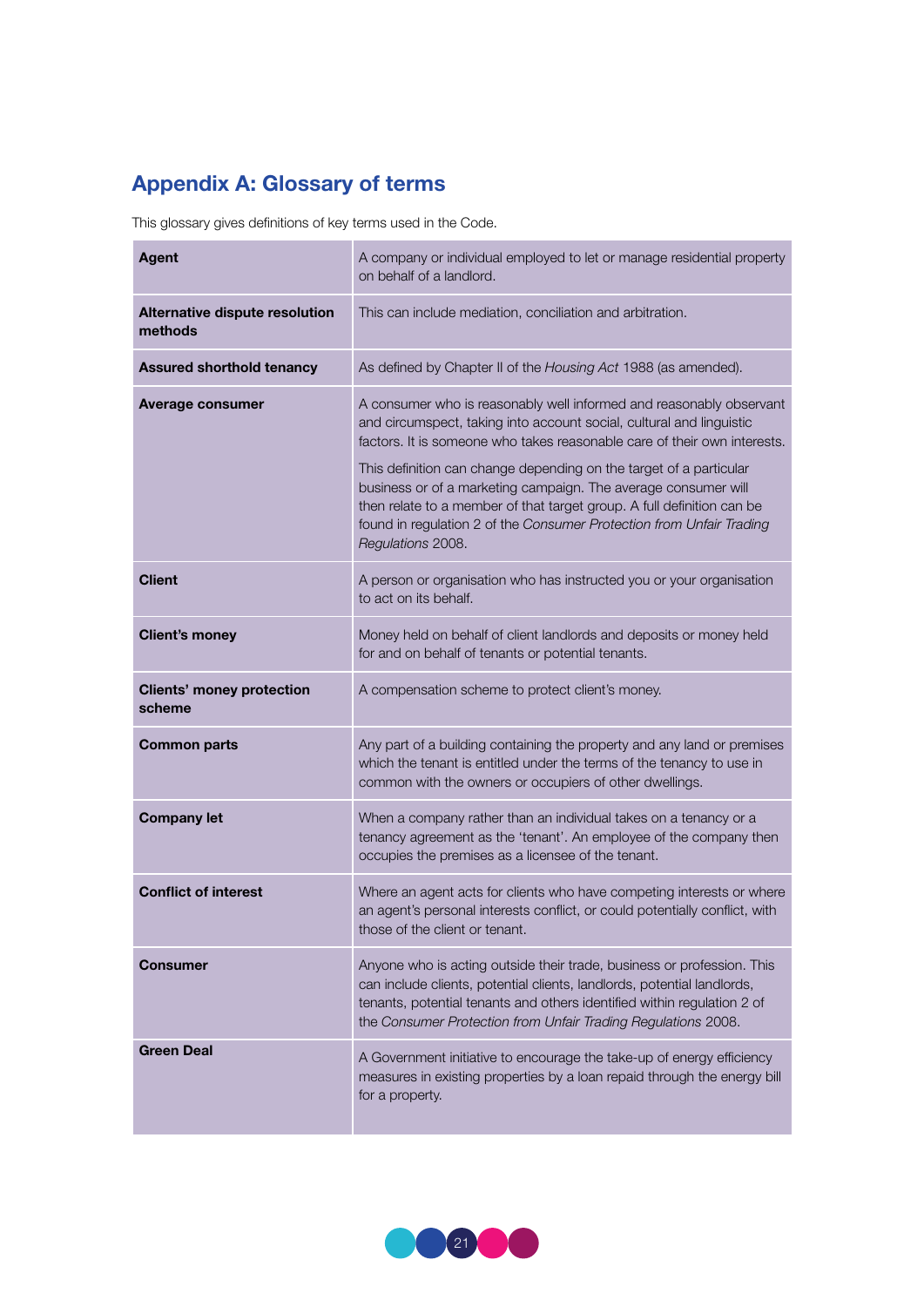| <b>House in Multiple Occupation</b><br>(HMOs)                                                                               | A property such as a shared house, bedsits or a hostel, where three<br>or more unrelated individuals share any of the basic amenities (kitchen,<br>bathroom or WC). It includes a block of converted flats not complying<br>with the 1992 or later Building Regulations if more than one-third of<br>flats are rented out. Larger HMOs are subject to mandatory licensing<br>and others may be designated for additional HMO licensing.                                                                                                                                                                                                                                                                                                                                                                                   |
|-----------------------------------------------------------------------------------------------------------------------------|---------------------------------------------------------------------------------------------------------------------------------------------------------------------------------------------------------------------------------------------------------------------------------------------------------------------------------------------------------------------------------------------------------------------------------------------------------------------------------------------------------------------------------------------------------------------------------------------------------------------------------------------------------------------------------------------------------------------------------------------------------------------------------------------------------------------------|
| In writing or written                                                                                                       | Typed or handwritten text, email, fax or in Braille.                                                                                                                                                                                                                                                                                                                                                                                                                                                                                                                                                                                                                                                                                                                                                                      |
| Leaseholder                                                                                                                 | A tenant of a long leasehold property.                                                                                                                                                                                                                                                                                                                                                                                                                                                                                                                                                                                                                                                                                                                                                                                    |
| <b>Letting agent</b>                                                                                                        | A company or individual employed to let or manage residential<br>property.                                                                                                                                                                                                                                                                                                                                                                                                                                                                                                                                                                                                                                                                                                                                                |
| Lien                                                                                                                        | A right to keep possession of property belonging to another person<br>until a debt owed by that person is discharged.                                                                                                                                                                                                                                                                                                                                                                                                                                                                                                                                                                                                                                                                                                     |
| <b>Material information</b>                                                                                                 | The information that the average consumer needs according to<br>the context to take an informed transactional decision (as defined<br>in section 6(3) of the Consumer Protection from Unfair Trading<br>Regulations 2008).                                                                                                                                                                                                                                                                                                                                                                                                                                                                                                                                                                                                |
| <b>Misleading omissions</b>                                                                                                 | Omissions which cause the average consumer to make a different<br>transactional decision.                                                                                                                                                                                                                                                                                                                                                                                                                                                                                                                                                                                                                                                                                                                                 |
| <b>Must</b>                                                                                                                 | Required by law.                                                                                                                                                                                                                                                                                                                                                                                                                                                                                                                                                                                                                                                                                                                                                                                                          |
| <b>Prescribed information</b>                                                                                               | This includes:<br>the name of the deposit protection scheme<br>$\bullet$<br>the address of the property<br>$\bullet$<br>the amount of the deposit<br>$\bullet$<br>a leaflet explaining the scheme<br>$\bullet$<br>the scheme's procedures for payment and repayment<br>$\bullet$<br>dispute procedures; and<br>$\bullet$<br>dispute resolution facilities available.                                                                                                                                                                                                                                                                                                                                                                                                                                                      |
| <b>Private rented sector</b><br>Definition from the <b>English housing</b><br>survey 2011-12 administered by<br><b>DCLG</b> | 'Households are typically grouped into three broad categories known as<br>tenures: owner occupiers, social renters and private renters. The tenure<br>defines the conditions under which the home is occupied, whether it is<br>owned or rented, and if rented, who the landlord is and on what financial<br>and legal terms the let is agreed.<br>owner occupiers: households in accommodation which they<br>$\bullet$<br>either own outright, are buying with a mortgage or are buying as<br>part of a shared ownership scheme.<br>social renters: this category includes households renting<br>$\bullet$<br>from Local Authorities (including Arms Length Management<br>Organisations (ALMOs) and Housing Action Trusts) and Housing<br>Associations, Local Housing Companies, co-operatives and<br>charitable trusts. |

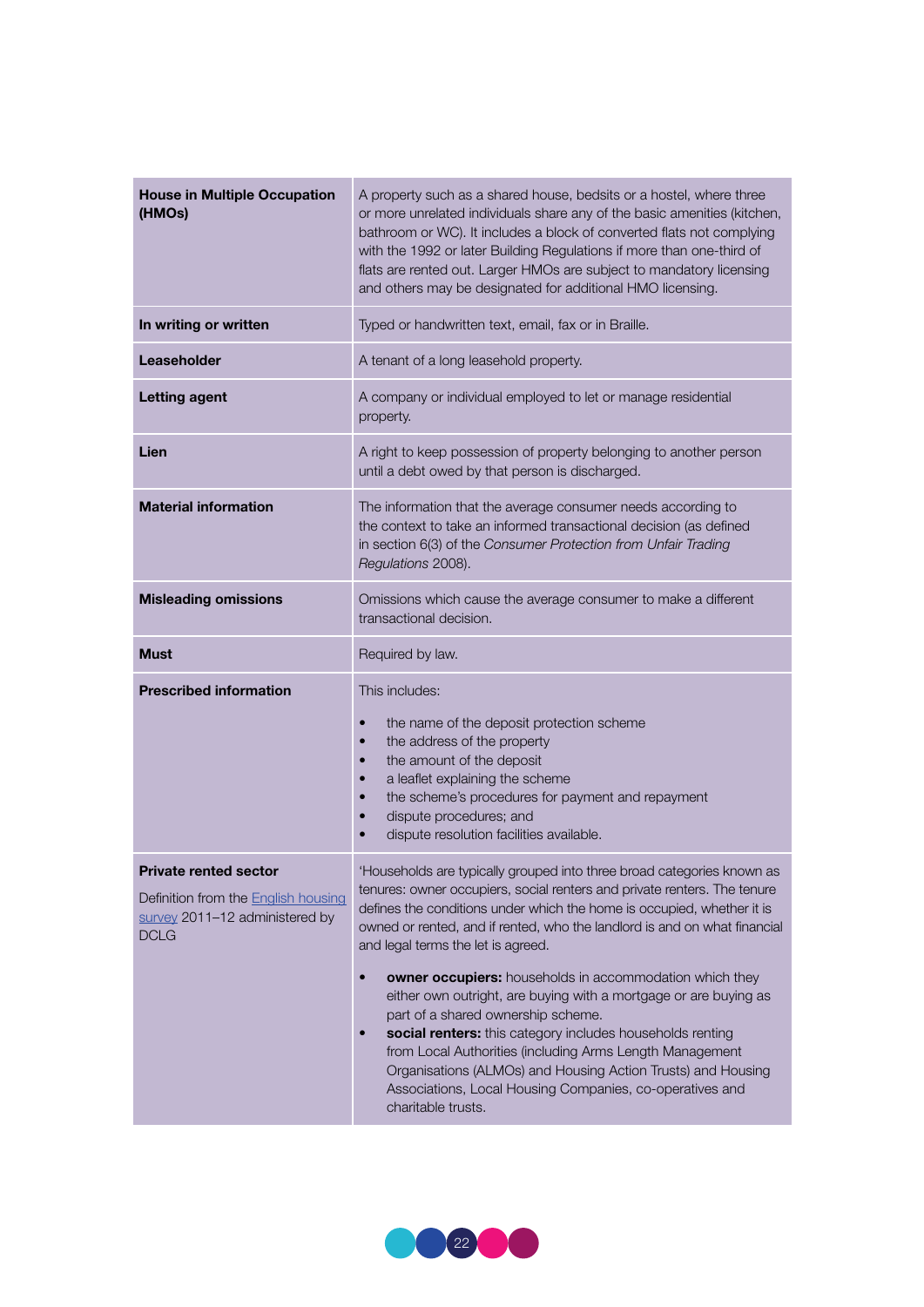|                                                                                                                                                 | A significant number of Housing Association tenants wrongly report<br>that they are Local Authority tenants. The most common reason for<br>this is that their home used to be owned by the Local Authority, and<br>although ownership was transferred to a Housing Association, the<br>tenant still reports that their landlord is the Local Authority. There are<br>also some Local Authority tenants who wrongly report that they are<br>Housing Association tenants. Data from the EHS for 2008-09 onwards<br>incorporate a correction for the great majority of such cases in order to<br>provide a reasonably accurate split of the social rented category.<br>private renters: this sector covers all other tenants including all<br>whose accommodation is tied to their job. It also includes people<br>living rent-free (for example, people living in a flat belonging to a<br>relative).                                                                                                                                                                                                                                                                                                                                                                                                                                                                                                                                                                                                                                                                                                   |
|-------------------------------------------------------------------------------------------------------------------------------------------------|-------------------------------------------------------------------------------------------------------------------------------------------------------------------------------------------------------------------------------------------------------------------------------------------------------------------------------------------------------------------------------------------------------------------------------------------------------------------------------------------------------------------------------------------------------------------------------------------------------------------------------------------------------------------------------------------------------------------------------------------------------------------------------------------------------------------------------------------------------------------------------------------------------------------------------------------------------------------------------------------------------------------------------------------------------------------------------------------------------------------------------------------------------------------------------------------------------------------------------------------------------------------------------------------------------------------------------------------------------------------------------------------------------------------------------------------------------------------------------------------------------------------------------------------------------------------------------------------------------|
|                                                                                                                                                 | In places, the report differentiates between market and non-market renters:<br>market renters: households with assured or assured shorthold<br>private tenancies. Under the 1988 Housing Act, all tenancies<br>starting after the 14th January 1989 are Assured (including<br>Assured Shorthold) unless they fall into one of the excluded<br>categories, for example business lettings or lettings by resident<br>landlords. Before March 1997, tenants had to be given a notice<br>in writing to say that a tenancy was an Assured Shorthold. From<br>March 1997, the rules changed and all new tenancies were<br>Assured Shortholds unless the agreement specifically stated that<br>they were not. Assured Shorthold lettings are for a fixed period<br>of six months or more. The landlord can regain possession of the<br>property six months after the beginning of the tenancy provided<br>that two months notice is given. In the case of an assured letting<br>the tenant has the right to remain in the property unless the<br>landlord can prove grounds for repossession. The landlord does<br>not have an automatic right to repossess the property when the<br>tenancy comes to an end.<br>non-market renters: households with all other types of private<br>$\bullet$<br>rental tenancies including those with rent-free tenancies and tied<br>accommodation (that is tied to employment).'<br>Crown copyright material is reproduced under the Open Government<br>Licence v2.0 for public sector information: www.nationalarchives.gov.<br>uk/doc/open-government-licence/version/2/ |
| <b>Residential property</b>                                                                                                                     | Property used as living accommodation.                                                                                                                                                                                                                                                                                                                                                                                                                                                                                                                                                                                                                                                                                                                                                                                                                                                                                                                                                                                                                                                                                                                                                                                                                                                                                                                                                                                                                                                                                                                                                                |
| <b>Responsible person</b>                                                                                                                       | Person with the responsibility for the letting or management of a residential<br>property. This could be the landlord, managing agent or letting agent.                                                                                                                                                                                                                                                                                                                                                                                                                                                                                                                                                                                                                                                                                                                                                                                                                                                                                                                                                                                                                                                                                                                                                                                                                                                                                                                                                                                                                                               |
| <b>Should</b>                                                                                                                                   | Recommended best practice.                                                                                                                                                                                                                                                                                                                                                                                                                                                                                                                                                                                                                                                                                                                                                                                                                                                                                                                                                                                                                                                                                                                                                                                                                                                                                                                                                                                                                                                                                                                                                                            |
| <b>Stakeholder</b><br>(Definition from Tenancy deposit<br>scheme for lettings agents and<br>corporate landlords membership<br>rules, TDS, 2012) | 'Any person or body who holds the Deposit at any time from the<br>moment it has been paid by the Tenant until its allocation has been<br>agreed by the parties to the AST, determined by the ADR process, or<br>ordered by the court.'                                                                                                                                                                                                                                                                                                                                                                                                                                                                                                                                                                                                                                                                                                                                                                                                                                                                                                                                                                                                                                                                                                                                                                                                                                                                                                                                                                |

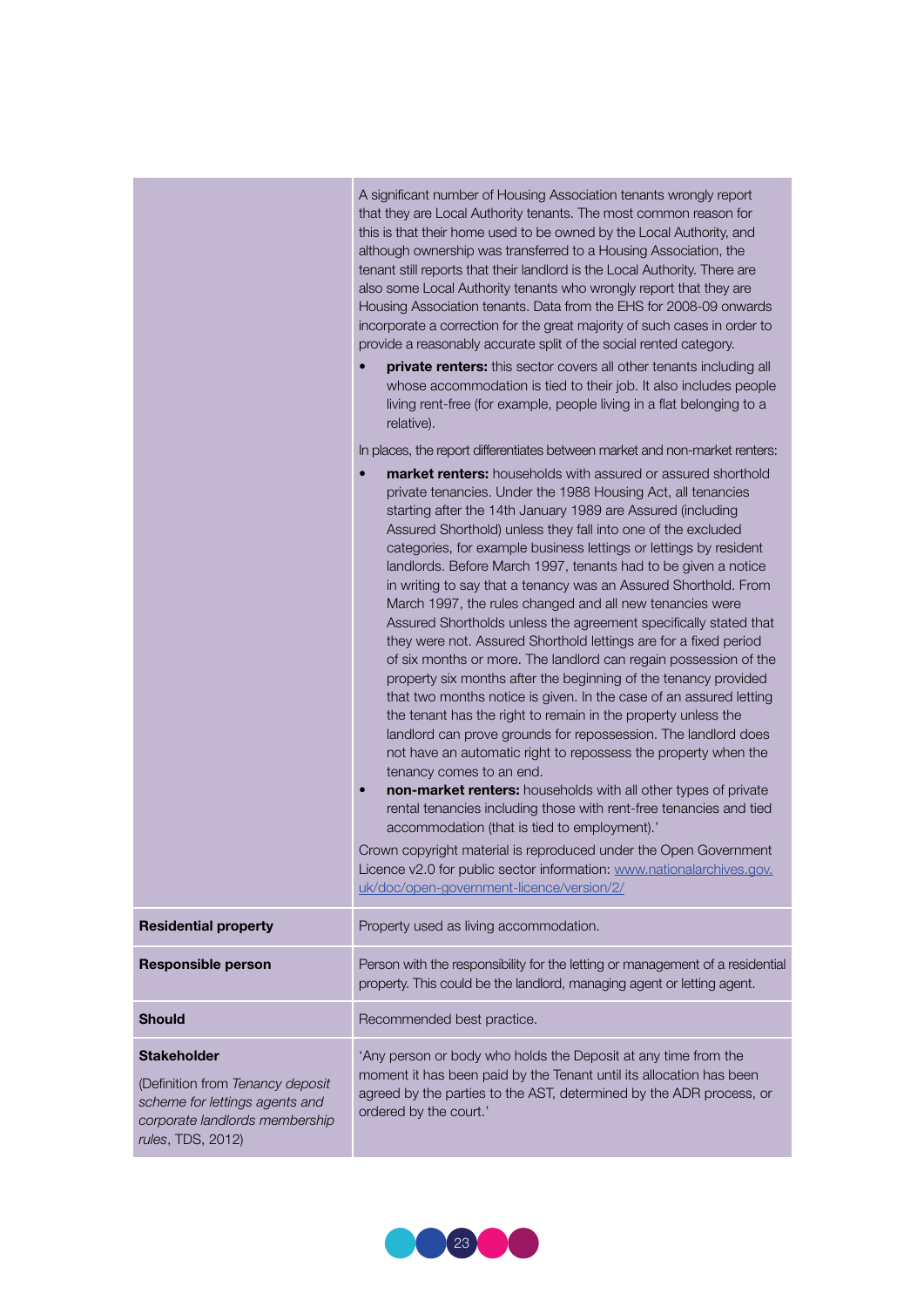| <b>Superior landlord</b>                                   | An entity that owns the interest in the premises, which gives that entity<br>the right to possession of the premises at the end of the landlord's<br>lease. Sometimes called a head lessor or freeholder.                                                                                                                                                                                                                                                                                                                                                                                                                                                                                                                                                                                                                                                                                                                                                                                                                                                                                                                                                                                                                                                                                               |
|------------------------------------------------------------|---------------------------------------------------------------------------------------------------------------------------------------------------------------------------------------------------------------------------------------------------------------------------------------------------------------------------------------------------------------------------------------------------------------------------------------------------------------------------------------------------------------------------------------------------------------------------------------------------------------------------------------------------------------------------------------------------------------------------------------------------------------------------------------------------------------------------------------------------------------------------------------------------------------------------------------------------------------------------------------------------------------------------------------------------------------------------------------------------------------------------------------------------------------------------------------------------------------------------------------------------------------------------------------------------------|
| <b>Subagency</b>                                           | Instruction of a separate or related firm to provide agency services to<br>the landlord on behalf of the principle agent.                                                                                                                                                                                                                                                                                                                                                                                                                                                                                                                                                                                                                                                                                                                                                                                                                                                                                                                                                                                                                                                                                                                                                                               |
| <b>Tenant</b>                                              | A leaseholder on a short lease (usually assured shorthold or assured<br>tenancy).                                                                                                                                                                                                                                                                                                                                                                                                                                                                                                                                                                                                                                                                                                                                                                                                                                                                                                                                                                                                                                                                                                                                                                                                                       |
| <b>Tenant-like manner</b><br><b>Transactional decision</b> | In Warren v Keen 1953, Lord Justice Denning said the tenant is under<br>an obligation:<br>'to use premises in a tenant-like manner [] the tenant must take<br>proper care of the place. He must, if he is going away for the winter,<br>turn off the water and empty the boiler. He must clean the chimneys,<br>when necessary, and also the windows. He must mend the electric<br>light when it fuses. He must unstop the sink when it is blocked by<br>his waste. In short, he must do the little jobs about the place which<br>a reasonable tenant would do. In addition, he must, of course, not<br>damage the house, wilfully or negligently; and he must see that his<br>family and guests do not damage it; and if they do, he must repair<br>it. But apart from such things, if the house falls into disrepair through<br>fair wear and tear or lapse of time, or for any reason not caused by<br>him, then the tenant is not liable to repair it.'<br>Crown copyright material is reproduced under the Open Government<br>Licence v2.0 for public sector information: www.nationalarchives.gov.<br>uk/doc/open-government-licence/version/2/<br>A decision by a consumer relating to a potential or actual transaction<br>and the decision points relating to this. Examples include decisions |
|                                                            | to accept an offer, view a property or commission a survey (defined<br>in regulation 2 of the Consumer Protection from Unfair Trading<br>Regulations 2008).                                                                                                                                                                                                                                                                                                                                                                                                                                                                                                                                                                                                                                                                                                                                                                                                                                                                                                                                                                                                                                                                                                                                             |
| You                                                        | The responsible person.                                                                                                                                                                                                                                                                                                                                                                                                                                                                                                                                                                                                                                                                                                                                                                                                                                                                                                                                                                                                                                                                                                                                                                                                                                                                                 |

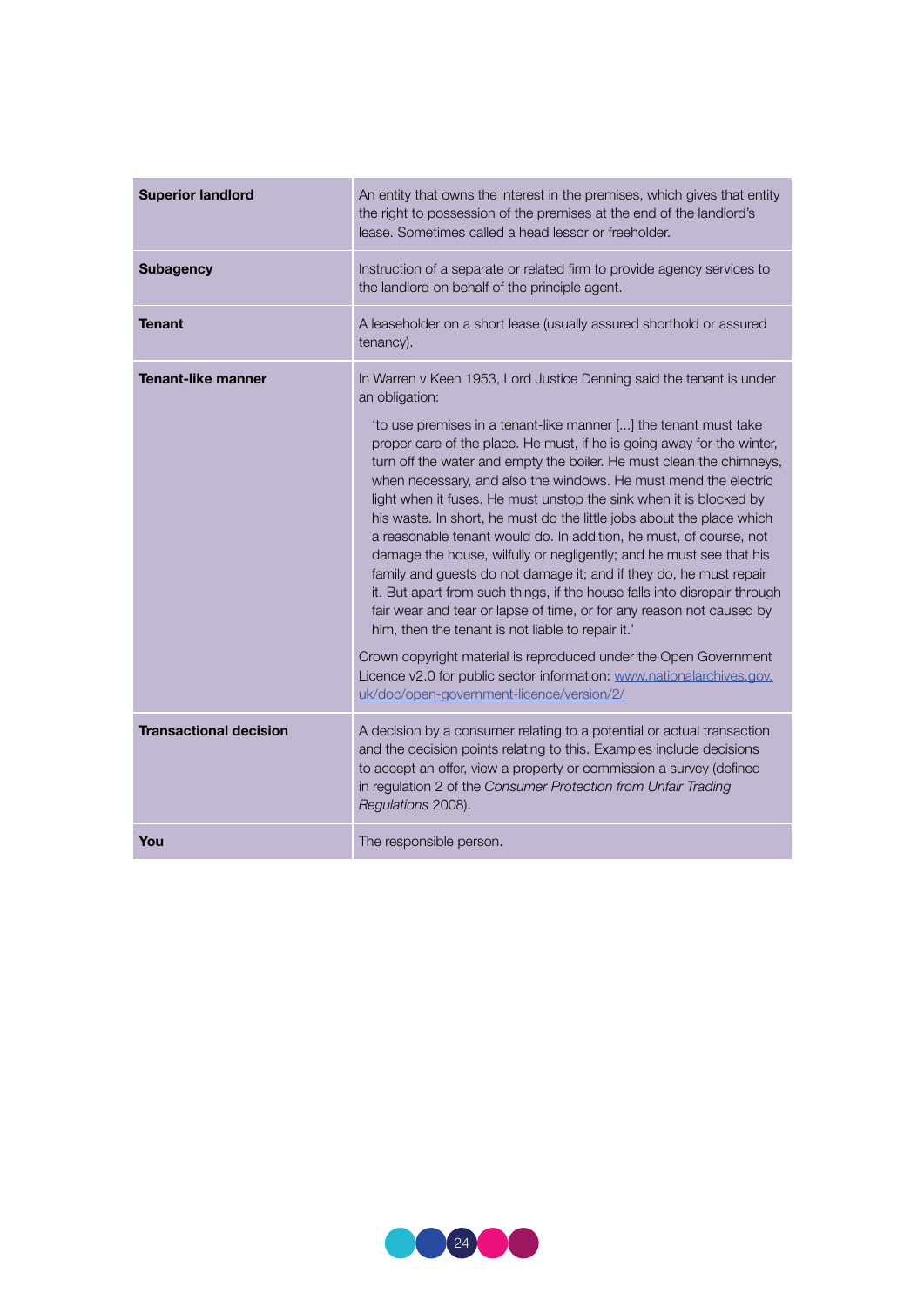## Appendix B: Landlord's checklist

The following checklist is provided for inexperienced landlords to give a summary of some of the key aspects of this Code that they should follow. However, it is important that you read the whole Code to be familiar with all its suggested best practice and legal requirements.

- 1 Only use an agent that is accredited. This will provide valuable protections to you and your tenants (see section 2.1)
- 2 Be clear about all fees that tenants will have to pay you and your agents, and be proactive in making tenants aware of these in advance of them making a decision to take or renew a tenancy (see section 2.2.6) and section 2.2.7).
- 3 You, or your agent, will have to provide tenants with various documents at different stages of letting the property. This must include an Energy Performance Certificate (EPC) and, where gas is provided at the property, a current Gas Safety Certificate (see section 2.2.9).
- 4 Make sure you advertise your property honestly and in accordance with the law. Do not mislead prospective tenants (see section 3.1).
- 5 Provide tenants with a clear written tenancy agreement, agree an inventory, and if you are taking a deposit make sure it is taken in accordance with the law and that relevant documents are served on time. (see sections 3.6 to 3.8).
- 6 Provide tenants with contact details, including a telephone number they can use in case of an emergency (see section 4.1).
- 7 Keep informed of developments in legislation affecting residential management so you keep wholly within the law (see section 4.1).
- 8 Be clear who is responsible for various bills and co-operate with your tenant to ensure they are only getting charged for their usage of the property (see section 4.3.1).
- 9 It is your responsibility to keep the property you rent out safe and in good repair. Be proactive in maintaining your property. You or your agent should let your tenant know how they can report repairs and should respond promptly and prioritise according to urgency (see section 4.3.4).
- 10 Houses in Multiple Occupation may require additional services/standards (see section 4.3.6).
- 11 You must provide working smoke and carbon monoxide alarms, a mandatory requirement from 1 October 2015. You should test electrical wiring at least every 10 years. You must test the electrical wiring every five years for certain Houses in Multiple Occupation, You must arrange an annual gas safety check (CP12) where gas is present (see section 4.3.6).
- 12 You cannot enter your tenant's home unless invited or with prior permission. You should give at least 24 hours' notice. Be specific in the tenancy agreement about what will happen in an emergency if you need access (see section 4.3.7).
- 13 Provide your tenant with clear instructions on what they should do at the end of a tenancy. Inspect the property within a day if possible. Make sure any deposit is released in accordance with the rules of the tenancy deposit scheme it is held under (see sections 5.1 to 5.2).
- 14 Monitor health and safety according to occupation. If one of your tenants is a vulnerable member of society, for example they are elderly or very young, it may mean you have to consider additional health and safety requirements (see section 7.1).
- 15 Provide tenants with a clear means of making complaints, including any dispute resolution schemes or mechanisms you are a member of. Ensure tenants are aware of the standards of behaviour they should follow and how they will be dealt with if they fail to meet such standards (see section 7.6).